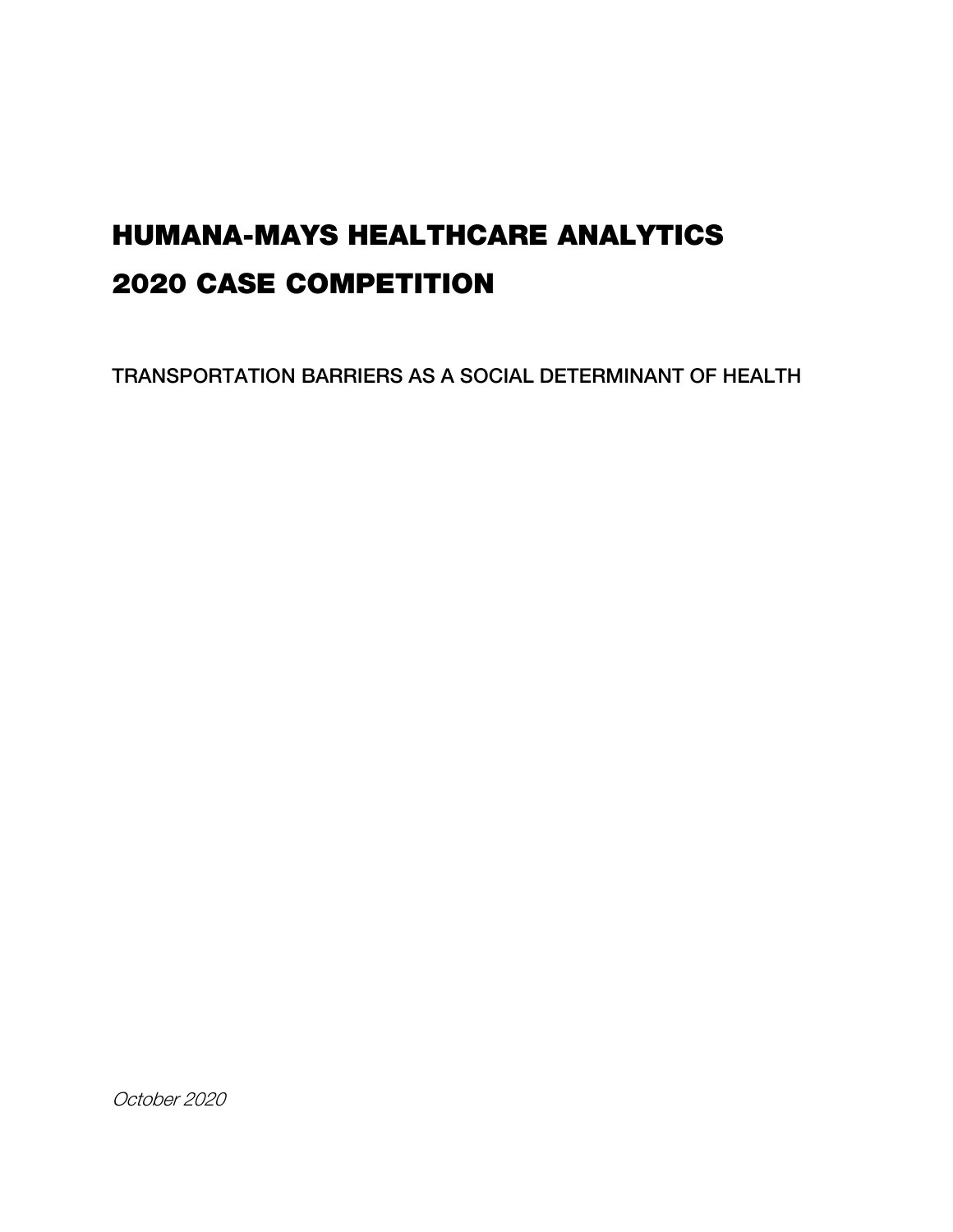# TABLE OF CONTENTS

- 1. Executive Summary
	- 1.1. Context
	- 1.2. Modeling
	- 1.3. Recommendations
- 2. Technical Analysis
	- 2.1. Model Objective
	- 2.2. The Dataset
	- 2.3. Model Selection
	- 2.4. Data Cleaning and Imputation
	- 2.5. Feature Selection
	- 2.6. Research and Feature Engineering
	- 2.7. Final Model Construction
	- 2.8. Post Modeling Analysis
- 3. Business Analysis and Recommendations
	- 3.1. Transportation Benefits Overview
	- 3.2. Recent Evolution of Supplementary Benefits for MA Plans
	- 3.3. Options for Structuring NEMT Benefits
	- 3.4. Recommendations for Building an NEMT Benefit
	- 3.5. Measuring Success of Proposed Program
	- 3.6. Risk Factors
- 4. Conclusion
- 5. References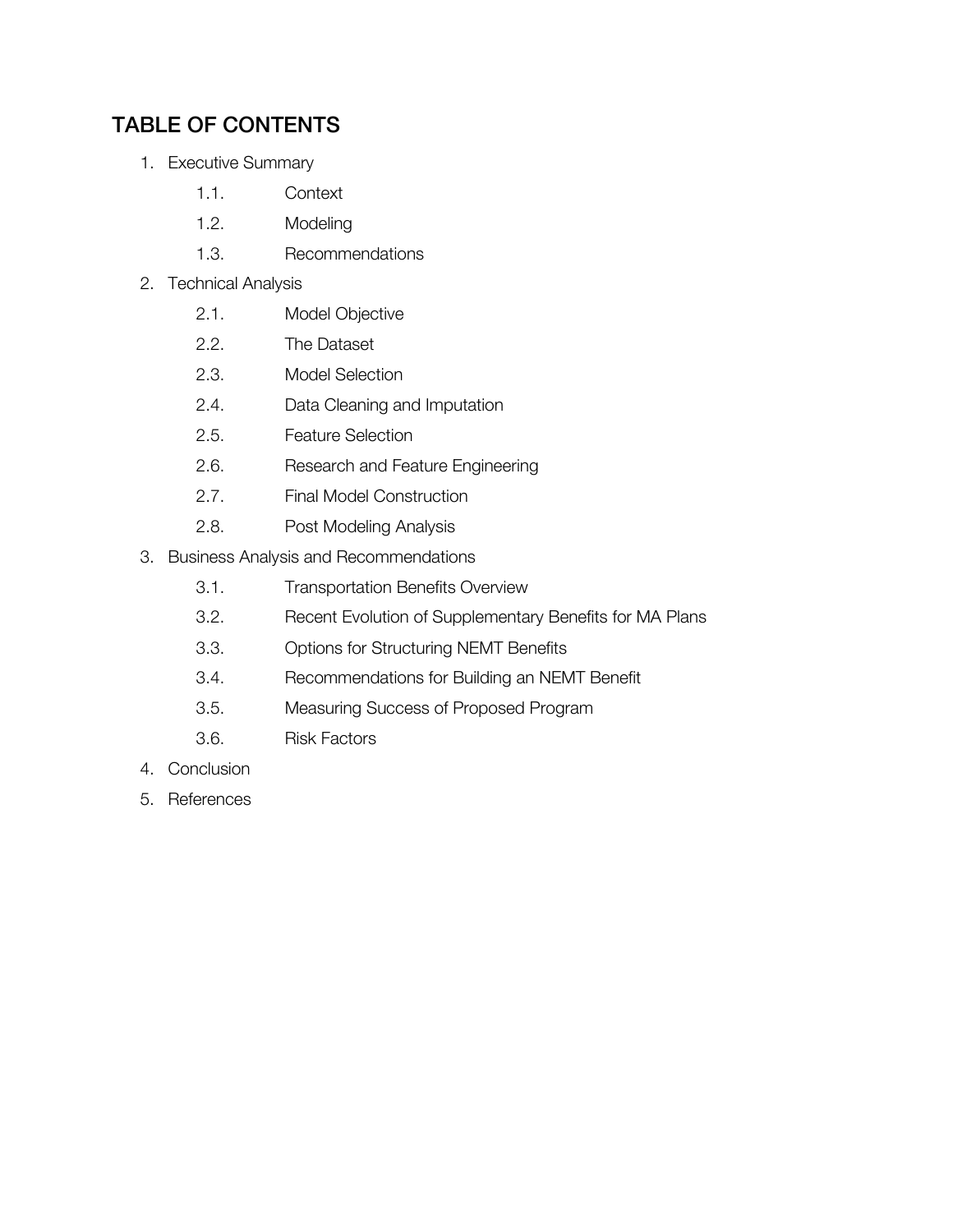# 1. EXECUTIVE SUMMARY

# 1.1. CONTEXT

Social determinants of health have received growing attention as managed care has grown in popularity throughout the United States' healthcare system. These determinants describe how an individual's daily life and surroundings impact their personal health and how they will interact with the healthcare system. An individual's economic stability, education, neighborhood, social status, and access to healthcare will greatly shape their behavior, their health, and the care they require.

Access to transportation is among these social determinants of health and can impact an individual's ability to access care. Missed appointments lead to increased rates of emergency care and hospital admissions, worse health outcomes, and higher costs.

The Bureau of Transportation Statistics reports that 11.2 million seniors have self-reported traveling disabilities.<sup>1</sup> Missed medical appointments are estimated to cost the healthcare system \$150 billion per year, 25% of which is cause by transportation barriers. <sup>2</sup> Hospital admission rates are 57% higher for individuals who have recently missed medical appointments, emergency department admission rates are 47% higher, and complications are especially bad for individuals with chronic conditions like diabetes.<sup>3</sup> The broad scope and impact of this problem is clear and the opportunity to create value for patients as well as payors is significant. Medicaid has demonstrated this value through mandated non-emergency medical transportation benefits since the program's inception in 1965.

Using information from CMS, the Kaiser Family Foundation, and SCI Solutions we can estimate the total cost of transportation barriers to Humana.<sup>4,5</sup>



Humana and the Mays Business School at Texas A&M University are hosting a case competition in which they address this problem. The challenge is to build a predictive model which can ingest data on an individual's social determinants of health and output the likelihood that transportation challenges will negatively impact their ability to receive healthcare. The output and insights from the model should be applied to propose solutions which will help people overcome these transportation barriers and achieve their best health.

Humana is a health insurance company headquartered in Louisville, Kentucky. They are a leading administrator of Medicare Advantage health plans – federally funded health insurance programs which allow the administering payor to actively manage the care of the member to improve quality and cost outcomes. Humana manages 4.5 million Medicare Advantage lives, and they have provided anonymized member data to be used in model construction.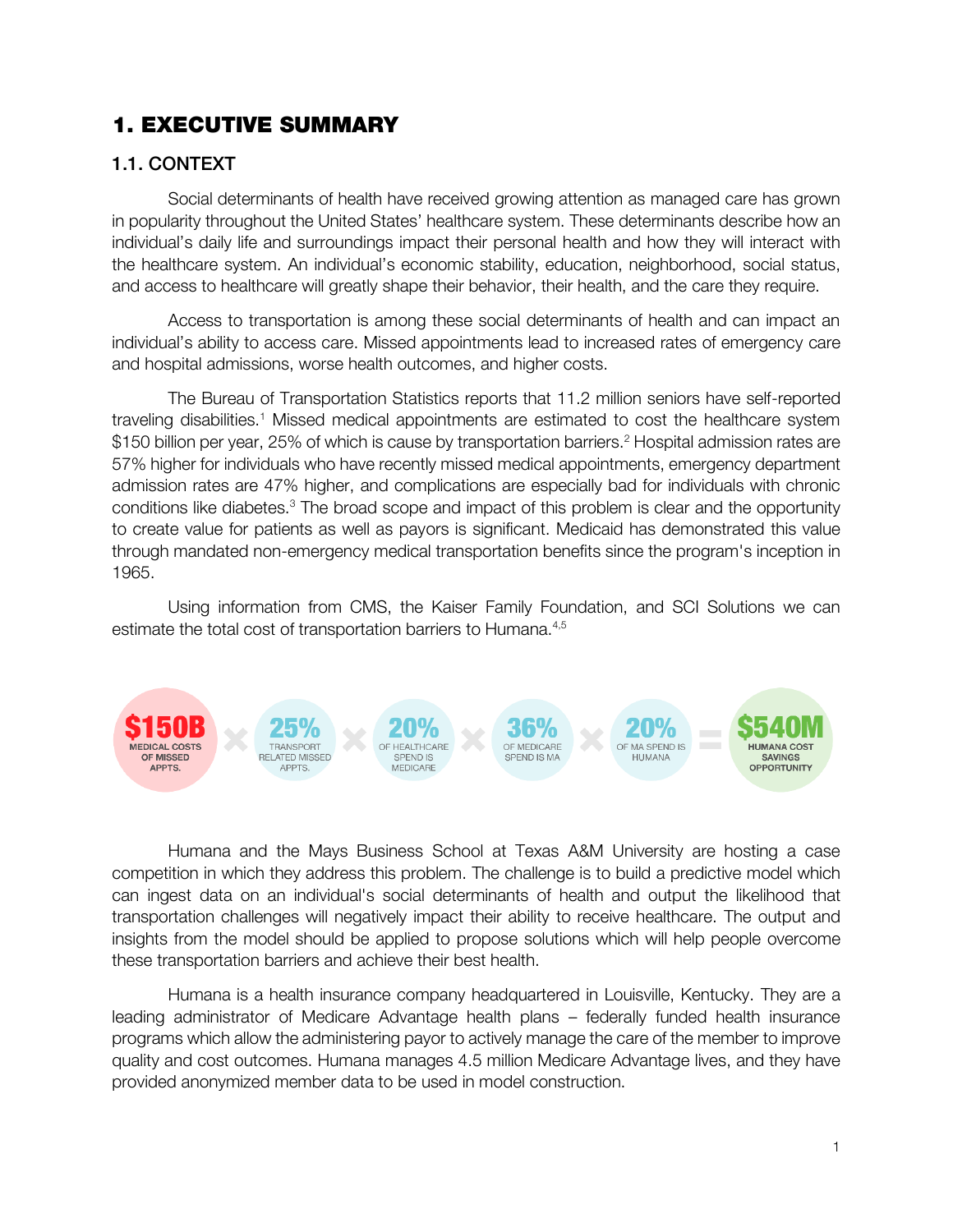Texas A&M is the oldest and largest public university in the United States. The Mays Business School aims to "equip students with a holistic view of an enterprise, a business mindset, functional area expertise, and the full range of required technical skills that exist across all areas of business."

#### 1.2. MODELING 1.2. MODELING

We approached this case competition methodically. First, we performed significant primary and secondary research to establish a foundational understanding of social determinants of health, especially those related to transportation challenges. Then, we selected Gradient Boosted Decision Trees as our classification model, implemented through XGBoost, because it was robust to the challenges posed by the dataset and has been proven to be very effective in producing accurate predictions.

Through a combination of feature selection, feature engineering, and a meticulous hyperparameter tuning process, we were able to train a classifier with an Area Under the Receiver Operator Characteristic Curve (AUC-ROC) of .787. More importantly, the specificity of the model is high, making it easy to operationalize and drive business value.

Through additional analysis of our model, we can show the impact of individual social determinants such as age, location, socioeconomic status, and ethnicity/race. We can also show the impact of medical factors such as CMS risk score, pharmaceutical utilization, and pre-existing conditions. In combination with our research, the output from our model can be effectively utilized to segment Medicare Advantage plans and optimize the Non-Emergency Medical Transportation (NEMT) benefit provided to each plan.

### **1.3. RECOMMENDATIONS** 1.3. RECOMMENDATIONS

After constructing our model and interviewing five leaders in the NEMT industry, we have synthesized recommendations for Humana as they build and deploy NEMT benefits. Humana should apply our predictive model to each of their Medicare Advantage plans. Due to the inability to discriminate benefit offerings to subpopulations within a plan, Humana should offer NEMT benefits broadly and scale the richness of the benefit to plans with high concentrations of identified enrollees with transportation challenges. Those plans with the highest predicted<br>likelihood of experiencing transportation difficulties should be given the most generous benefits in likelihood of experiencing transportation difficulties should be given the most generous benefits in terms of round trips per year. Those with lower prediction scores should still be given NEMT benefits, but of lesser value. With this approach, all transportation-challenged enrollees have access to a transportation benefit, while Humana can control the costs of a program by preventing cost inflation from overutilization of those who may not necessarily need the benefit. We then recommend working with a tech-enabled legacy NEMT broker to scale the offering to plans nationally and use a per-ride payment model until more utilization data is collected in the coming years to shift payment to a capitated model. Finally, Humana can use existing marketing channels, as well as in-home care options already being utilized, to educate enrollees about the new NEMT offering. This strategy is meant to differentiate Humana MA plans from the competition by offering attractive benefits. In doing so, Humana can grow membership, increase access to healthcare, improve long-term health outcomes, while still controlling cost.

Even if the net savings of implementing our recommendations is only 10%, Humana could still achieve up to \$54 million in incremental savings while attracting and retaining new members, improving member experience, and potentially strengthening their STAR ratings.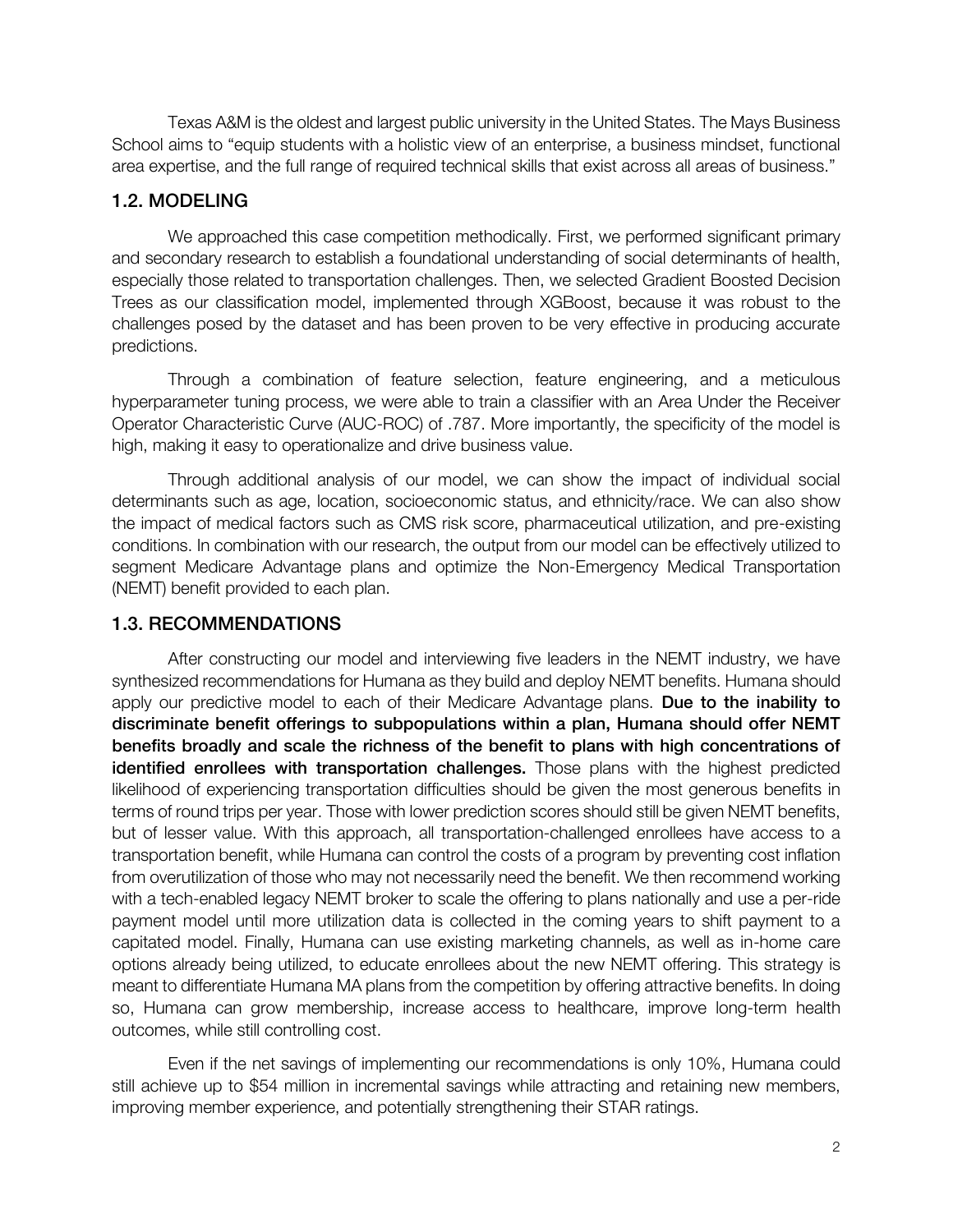# 2. TECHNICAL ANALYSIS

# 2.1. MODEL OBJECTIVE

A major component of the case competition is to build a model that can predict "which members are likely struggling with transportation," and to make predictions for a set of holdout members. This model will be judged by the area under the curve for the receiver operator characteristic curve (AUC-ROC). This metric can be intuited as the probability that the predicted value for a positive record is greater than the predicted value for a negative record.

This metric can be intuited as the probability that an individual who did have transportation challenges will have a higher prediction score than an individual who did not.

# 2.2. THE DATASET

- Training data: 69,572 records by 825 variable columns, plus 'transportation issues' response column
- Holdout data: 17,681 records by 825 variable columns

Humana provided a dataset of Medicare Advantage members, variable columns representing their social determinants of health, and a binary response variable 'transportation\_issues.' This response variable represents each member's response to the question: "In the past 12 months, has a lack of reliable transportation kept you from medical appointments, meetings, work, or from getting things needed for daily living?" A value of "1" represents an answer of "Yes", and "0" represents an answer of "No." Given the nature of the response variable, this is a binary classification problem.

The social determinants of health variables included in the dataset range from medical and pharmacy claims information to credit and consumer data. They come in a variety of forms: scalar, integer, binary categorical, and multi-class categorical. The dataset is unbalanced relative to the 'transportation\_issues' response, with only 14.66% of records in the training data being in the positive class, "1" ("The individual has missed medical appointments in the past 12 months due to unreliable transportation").

### 2.3. MODEL SELECTION 2.3. MODEL SELECTION

Because the data has so many dimensions of so many different types, the number of possible interactions between features is massive and cannot be explored thoroughly through traditional statistical methods like regression. If one were to check multiplicative interactions between just two variables, there would be more than 682,000 combinations. Additive, exponential, and inverse interactions create a feature space which is effectively infinite.

The binary classification nature of the problem, the highly dimensional data, and the variety of data types led us to choose gradient boosted decision trees as our model. Decision trees employ many "if-then" statements to group records together, creating decision branches which culminate in "leaves." Each leaf represents a prediction that the records in that leaf have a certain value, making them ideal for classification problems.

The decision tree algorithm is "greedy," which means it will naturally seek out the variables which carry the most signal to the response. They can map many complex, non-linear interactions between variables through their binning (creating thresholds in variable distributions) and branching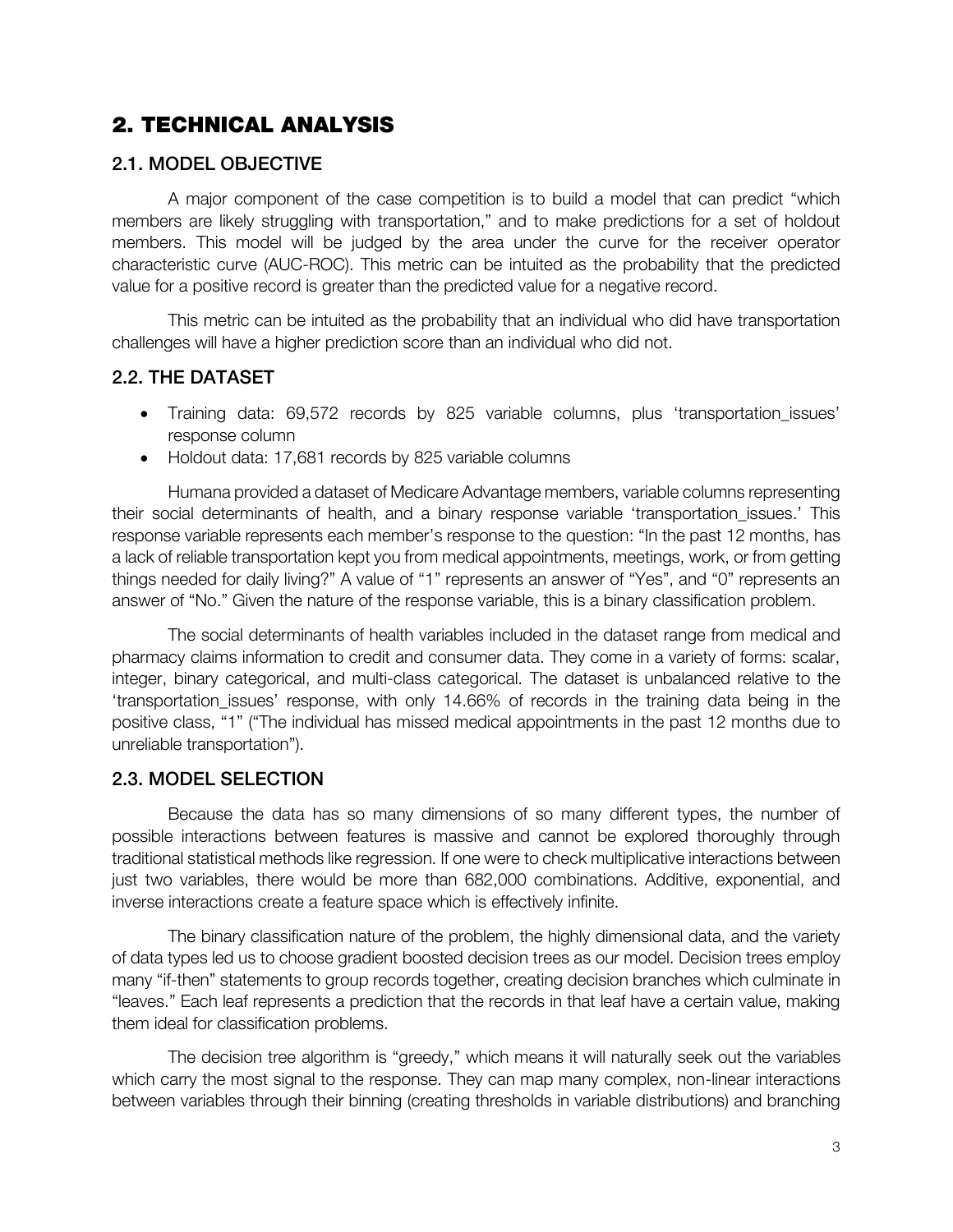(continuing to explore new interactions) processes. Below is an example sourced from one of the decision trees in our model.



Boosted decision trees build many decision trees (a "forest") in sequence, each tree learning from the residual errors of the last. The results from each tree are weighted so that the most powerful trees have the most influence. The weights are then optimized to minimize the error of the model.

We chose to build our model in R 4.0.2 using the XGBoost ("eXtreme Gradient Boosting") package and an RStudio IDE. XGBoost has become a staple in machine learning since it was first presented by Tianqi Chen and Carlos Guestrin in 2016. It is lightweight and fast relative to other boosted models, with implementations in R, Python, Java, Spark, etc., making it easy to deploy for many businesses in many different situations. The R interface to XGBoost provides significant control over the algorithm through hyperparameters, which allows us to build a tightly tuned model to fit the problem at hand. All XGBoost models built during this study use the logistic loss function for binary classification.

Before proceeding to the *Data Cleaning and Imputation* section, it should be noted that we originally intended to build a stacked ensemble model. This is a technique where multiple "base learner" models are built, each one extracting different information from the training data. The predictions of these base learners are then used to create a new training data set. An "ensemble learner" model is then used to fit the new predictions data set to the response.

Stacked ensemble models generally perform very well in data science competitions and in situations where the most accurate prediction possible is required. In theory, they combine the best insights from many models to create the best possible model. When applied to this problem, however, no variation of strict stacking improved model performance over a single, tuned XGBoost model. Instead, we found that elements of stacking did provide value in feature engineering for our XGBoost model, to be covered later.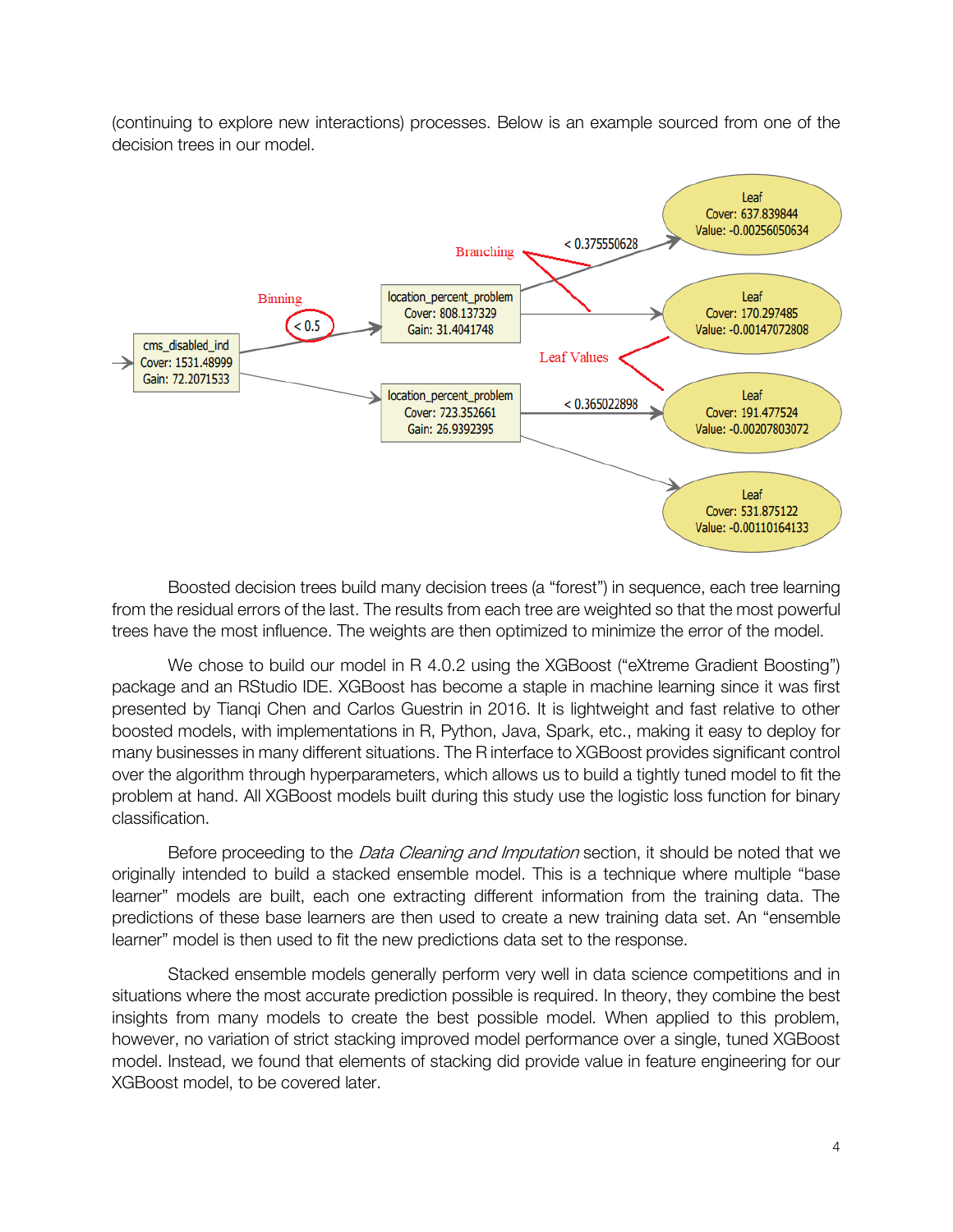### **2.4. DATA CLEANING AND IMPUTATION** 2.4. DATA CLEANING AND IMPUTATION

The dataset provided to us was not ready to be ingested by a machine learning model. There are many missing or null values, and many values that required cleaning. For this purpose, we split the data into three categories: scalar variables, binary numeric variables, and categorical variables.

# SCALAR VARIABLES

Null values were replaced by the median of values for that variable.

## BINARY NUMERIC VARIABLES

Null values represent unknown or non-applicable information about the member. Rather than impute that information, we treated it as a third classification so that no information was lost. For any binary variable which also has null values, the variable was one-hot encoded into three binary variables representing the information available for each record (I.e. 'variable y', 'variable n', and 'variable unk'). The new values are "1" and "0".

## CATEGORICAL VARIABLES

Categorical variables were also one-hot encoded – they were given one binary variable for each possible character value, including null/unknown.

## NOTABLE EXCEPTIONS

In the raw data provided by Humana, the "pdc" (or "percentage of days covered") variables already had null values imputed to a value of 1.1. This is not logical because no individual can have pharmaceutical coverage for more than 100% of days. Some of these variables have significant correlations with the response variable, so we attempted to re-impute these values by using the rest of the data and an XGBoost GBLinear model. Unfortunately, this re-imputation did not measurably improve the model's predictive capability in any controlled studies. We chose to leave the variables as they were.

'zip\_cd', 'state\_cd', and 'cnty\_cd' were also removed from the dataset. There are 800+ categorical zip codes represented, and approximately 66% of all geographical values are filled with "other." This is not an ideal format for machine learning models. However, zip code and geographical information are key to social determinants of health, so we will revisit them in the *Research and Feature* **Engineering section of the case.** 

Binary variables where an equivalent scalar variable exists (i.e. 'betos\_m5b\_ind' and 'betos\_m5b\_pmpm\_ct') are redundant and were removed. They are always equal to zero where the scalar variable is equal to zero; the binning process of the XGBoost algorithm automatically splits the scalar variable by a threshold which carries more signal than the binary indicator could.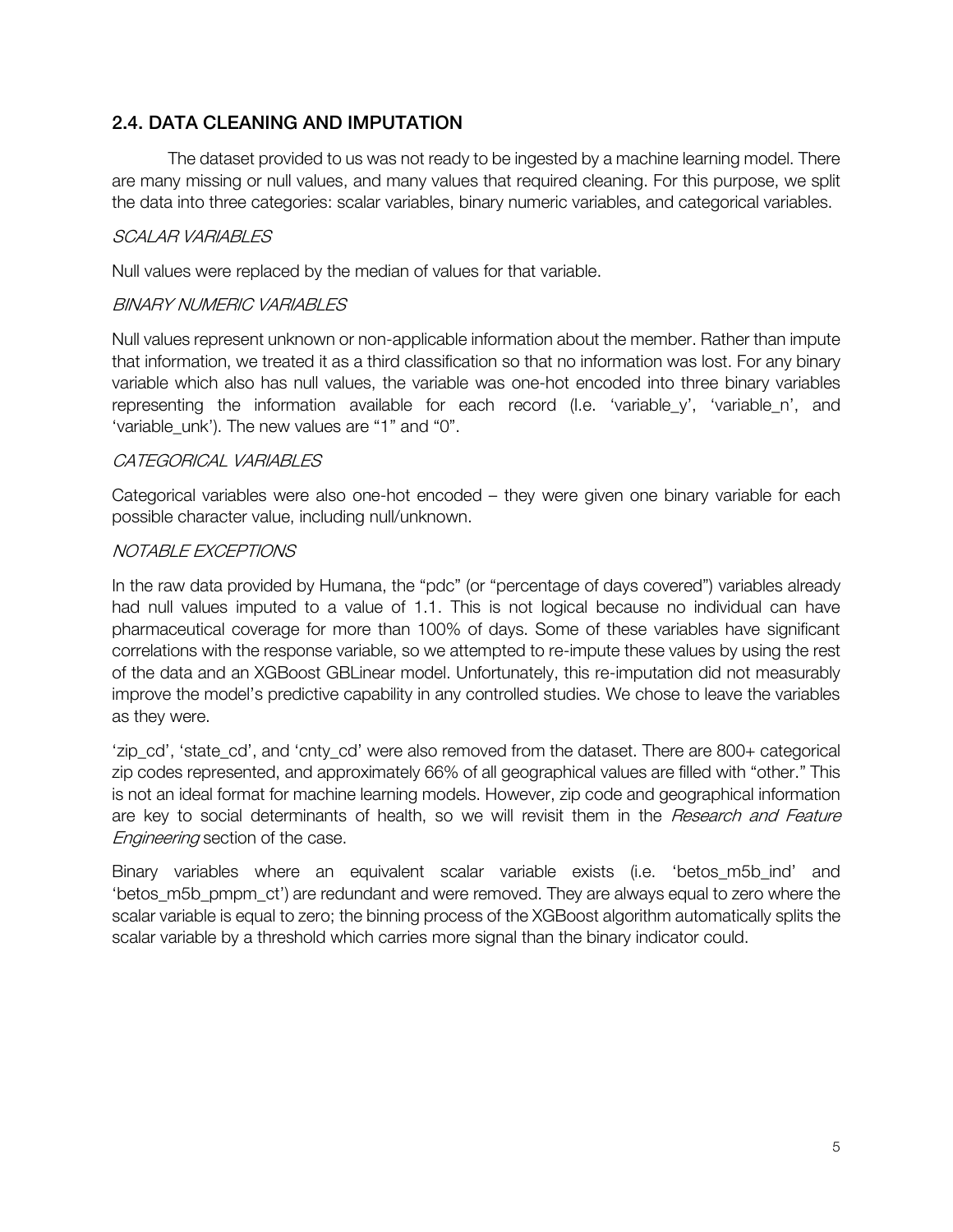### **2.5. FEATURE SELECTION** 2.5. FEATURE SELECTION

Very few machine learning models built on structured data require 825 variables. Beyond variables which are the most predictive of the response, additional variables will cost processing time and add noise that can damage the power of the model. Because of this, we needed to reduce the number of variables and select those which will act as the best features for our model. Filter methods are a great way to do this. We performed Pearson correlation tests between each individual variable and the response to create metrics to filter by: the magnitude of the correlation and the significance of the correlation.

We then built many XGBoost models, each using a different set of features determined by combinations of correlation magnitudes and significance values. For example:

- Feature set 1 consisted of variables from the training dataset where the absolute correlation magnitude is greater than or equal to .013, and the absolute correlation significance is less than or equal to .0005
- Feature set 2 consisted of variables from the training dataset where the absolute correlation magnitude is greater than or equal to .001, and the absolute correlation significance is less than or equal to .0000002

We used the validation-set AUC metric from 5-fold cross-validation to evaluate the predictive power of each model during training.

Bayesian optimization was used to tune the correlation and significance thresholds with the goal of maximizing the AUC. It was also used to find the hyperparameters which were used to build each of these exploratory models. Bayesian optimization as a tool for hyperparameter tuning will be covered in the Final Model Construction section of the case.

The most predictive model from this search process was built using 207 features having absolute correlation magnitude to the response of greater than or equal to ~0.0391 and an absolute significance of correlation of less than or equal to ~.0094. This model was able to achieve measurably (albeit, slightly) higher AUC values than a model built using all provided variables.

#### 2.6. RESEARCH AND FEATURE ENGINEERING 2.6. RESEARCH AND FEATURE ENGINEERING

To produce the most powerful machine learning model possible, it is also necessary to engineer new features from existing and new data sources. We performed significant primary and secondary research to develop the subject matter expertise required to develop these new features.

First, we conducted five interviews with business and policy managers in the Non-Emergency Medical Transportation ("NEMT") industry. We also made use of Traveling Towards Disease: Transportation Barriers to Healthcare Access, a meta-analysis research paper which aggregates 61 research papers on the topic of how transportation barriers impact the delivery and reception of healthcare services.<sup>6</sup> This research influenced our initial hypotheses and guided early data exploration (histograms, correlation tests, transformations, etc.).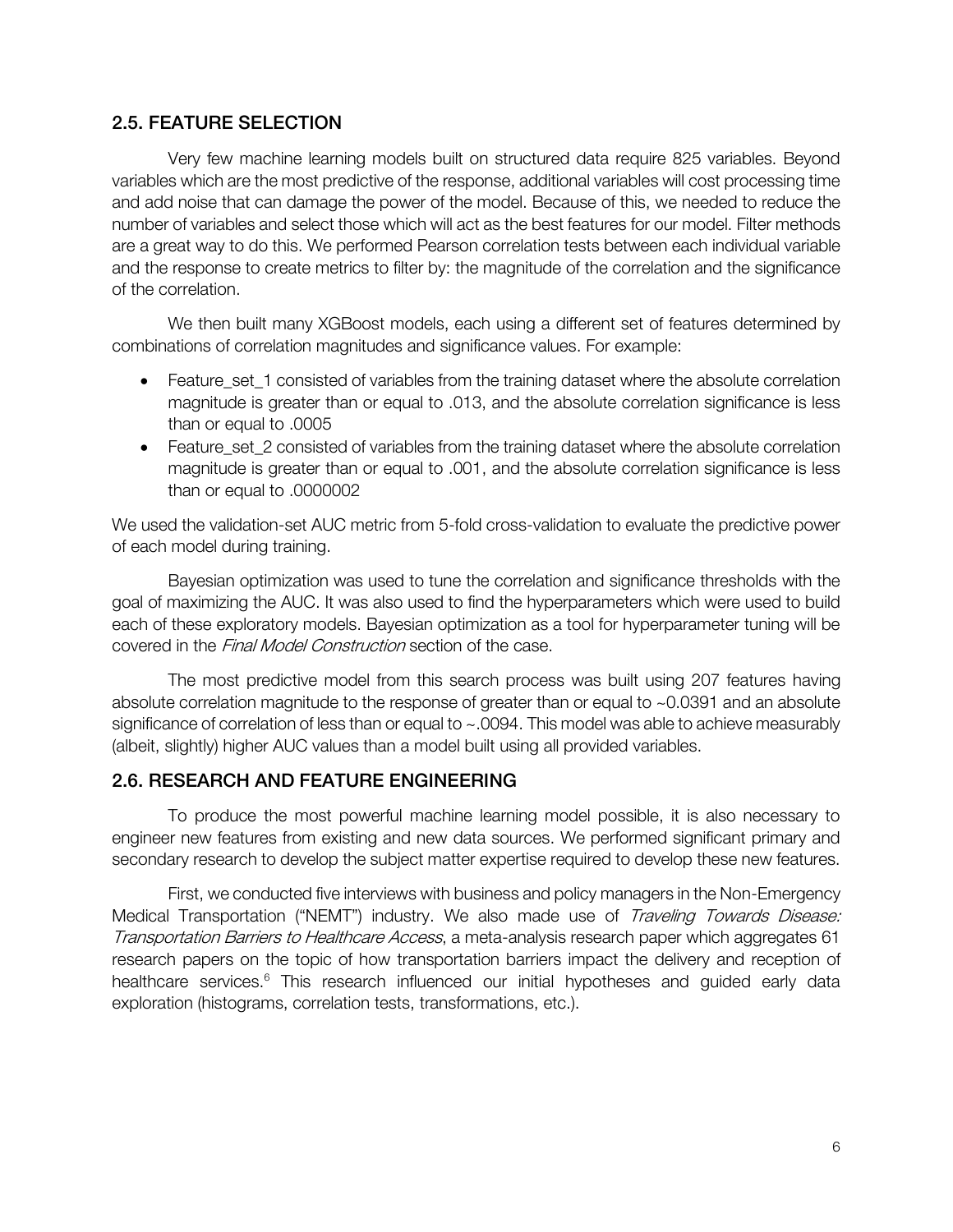Below is a non-exhaustive list of our findings.

| <b>LEARNING</b>                                                                                                                              | <b>PUBLISHED STUDIES</b>                                                                                           | <b>TEAM EVALUATION</b>                                                                                                                              |
|----------------------------------------------------------------------------------------------------------------------------------------------|--------------------------------------------------------------------------------------------------------------------|-----------------------------------------------------------------------------------------------------------------------------------------------------|
| There is no significant difference<br>in transportation difficulties<br>between rural and urban<br>populations                               | Blazer et al.                                                                                                      | Confirmed through analysis of<br>'rucc_category'                                                                                                    |
| Not having access to a car, a<br>friend with a car, or another form<br>of private transportation<br>increases transportation<br>difficulties | Giambruno et al.<br>$\bullet$<br>Cunningham et al.<br>$\bullet$<br>Flores et al.<br>$\bullet$<br>Etc.<br>$\bullet$ | Confirmed through analysis of<br>'cons_n2pmv' (KMB_Census %<br>Motor Vehicle Ownership)                                                             |
| Needing to walk or use public<br>transportation to reach the care<br>location increases transportation<br>difficulties                       | Rask et al.<br>$\bullet$                                                                                           | Potentially confirmed through<br>study of available public transit<br>databases, although results could<br>be disputed                              |
| Increased distance to care<br>providers has an inconclusive<br>effect on transportation difficulties                                         | Canupp et al.<br>$\bullet$<br>Kruzich et al.<br>Nemet et al.<br>Etc.<br>$\bullet$                                  | No provided variable directly<br>identifies distance, although it is<br>implicitly encoded into 'zip_cd'<br>which has a significant<br>relationship |
| Ethnicity and race are significant<br>factors in predicting<br>transportation difficulties                                                   | Borders et al.<br>$\bullet$<br>Call et al.<br>$\bullet$<br>Guidry et al.<br>$\bullet$<br>Etc.<br>$\bullet$         | Confirmed through analysis of<br>'cons_n2pbl' (KBM-Census %<br>Black), which is an incomplete<br>measurement of ethnicity and<br>race               |
| Transportation assistance would<br>improve medication adherence                                                                              | Kripalani et a.<br>$\bullet$<br>Levine et al.                                                                      | Established a relationship<br>between Rx utilization and<br>transportation difficulties through<br>the 'rx_' schema fields                          |
| Lack of available finances<br>increases transportation<br>difficulties                                                                       | Malmgren et al.<br>$\bullet$<br>Wallace et al.<br>$\bullet$<br>Branch et al.<br>$\bullet$                          | Confirmed through the<br>'cms_low_income_ind' and the<br>'credit_' schema fields                                                                    |
| Lack of transportation is<br>associated with patients receiving<br>emergency room care rather than<br>at their usual place of care           | Hoffman et al<br>$\bullet$                                                                                         | Confirmed through<br>'betos_o1a_pmpm_ct' (betos<br>count for ambulance utilization)<br>and<br>'med_ambulance_visit_ct_pmpm'                         |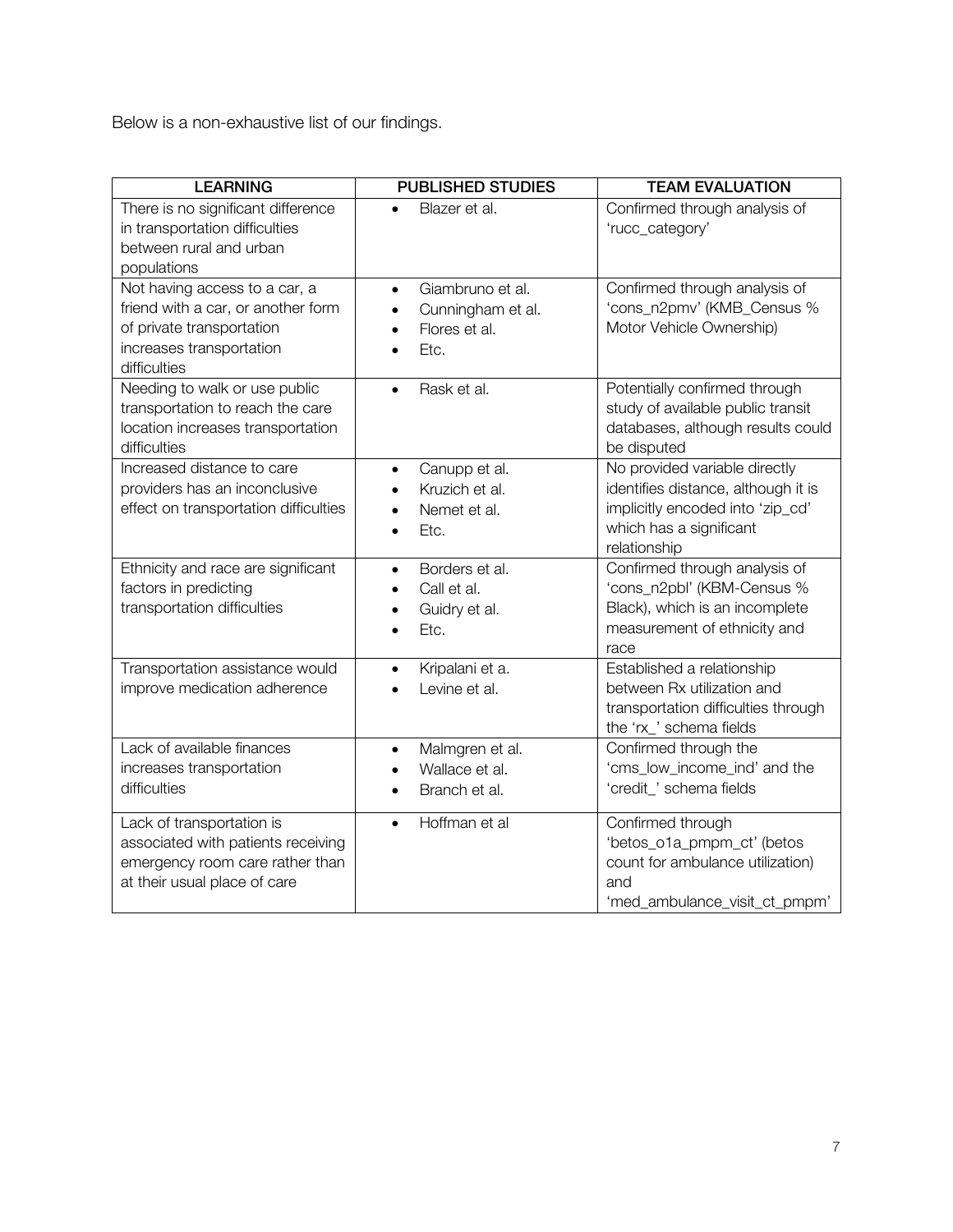Our research led us to believe there are three interrelated areas of influence which could cause an individual to experience transportation difficulties:

- Location Density of healthcare provider relative to density of healthcare consumer; status and usage statistics of local public transportation; socioeconomic demographics of the location
- Financial Personal and local vehicle ownership; unemployment/median income; ability to afford insurance/medical care; etc.
- Health condition Behavioral health condition of the member; pharmaceutical plan adherence of the member; physical disabilities; etc.

These three "buckets" are effectively a generalization of the topics most often considered in the Social Determinants of Health as described by the Kaiser Family Foundation: economic stability, neighborhood and physical environment, healthcare system, social and community context, food, and education. 7

Our filtered dataset already contained many features which describe these three general topics. To improve the predictive power of our model, we designed new variables and a basic experiment to determine whether they should be added to the final model:

Given the same learner (an XGBoost model with hyperparameters tuned to our filtered ~207 feature dataset, initialized with a controlled random number generator seed), does the predictive power of the model, as measured by AUC, improve with the addition of the new variable as a feature? If so, the resulting dataset and predictive power become the new benchmark. If not, the variable is not added.

# LOCATION

'location\_percent\_problem' – Because 'zip\_cd' is a categorical variable with 800+ values, it was not reasonable to one-hot encode the values as individual binary columns. Instead, we chose to aggregate 'zip\_cd' into a scalar variable representing the percentage of members from a given zip-state combination (to preserve unique values) with reported transportation difficulties. This aggregation was only performed for members whose 'zip\_cd' and 'state\_cd' were not of value "other" because those values would dilute the information gained from this aggregation.

Exploration of 'location percent problem' showed that the variable distribution is approximately normally distributed, but skewed left. A square root transformation of the variable corrected for this, notwithstanding some outliers.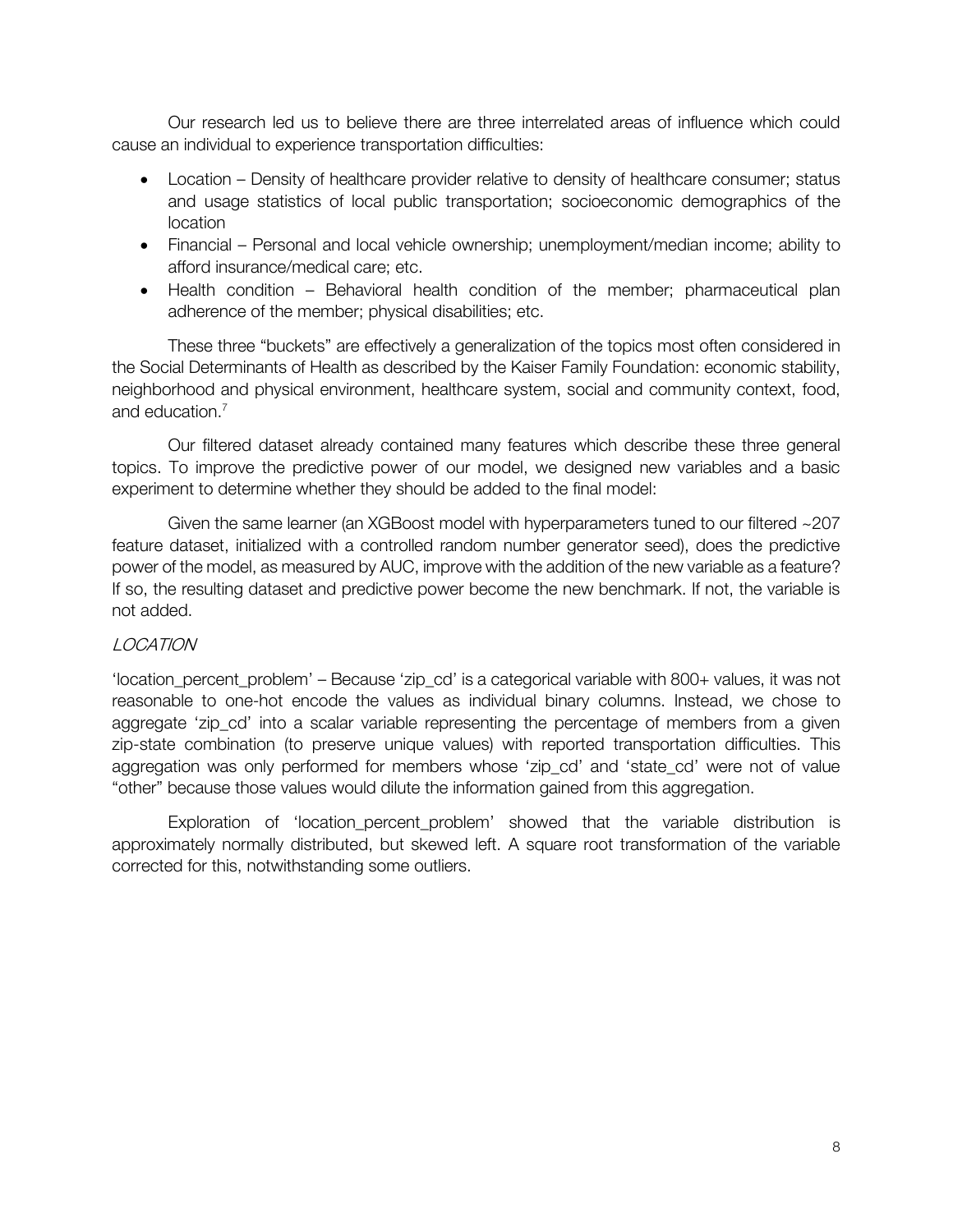Below is the normal quantile plot after the transformation.



Normal Quantile Plot of 'location percent problem'

This new 'location\_percent\_problem' field was then joined onto the dataset by 'zip\_cd', and any null values (which were originally of value "other") were imputed by an XGBoost GBLinear model. We were careful not to include the response 'transporation issues' in a non-aggregate form anywhere in this process, as that would have undermined the validity of the variable. 'location percent problem' ended up being one of the most predictive features for the model and was added as a permanent feature. It should be noted that we tested this variable with and without the outliers of value "0", and the variable was more predictive with the outliers included. Also, it should be noted that transformations to normal distributions are not necessary when building an XGBoost model, however, achieving more normal distributions of variables cannot hurt.

Public transit data – No data on public transit systems was included in the original data set, so we incorporated the National Transit Database, a set of local public transit statistics maintained by the Federal Transit Administration. From this dataset (and a publicly available crosswalk of FIPS code to zip code for convenience), we were able to derive three variables:

- 'miles\_per\_person' The average number of miles ridden by an individual on their local public transit system.
- 'trips\_per\_person' The annual number of trips utilized by a member of the serviced population.
- 'fare\_per\_person' The average cost of a single member's public transit trip/ride.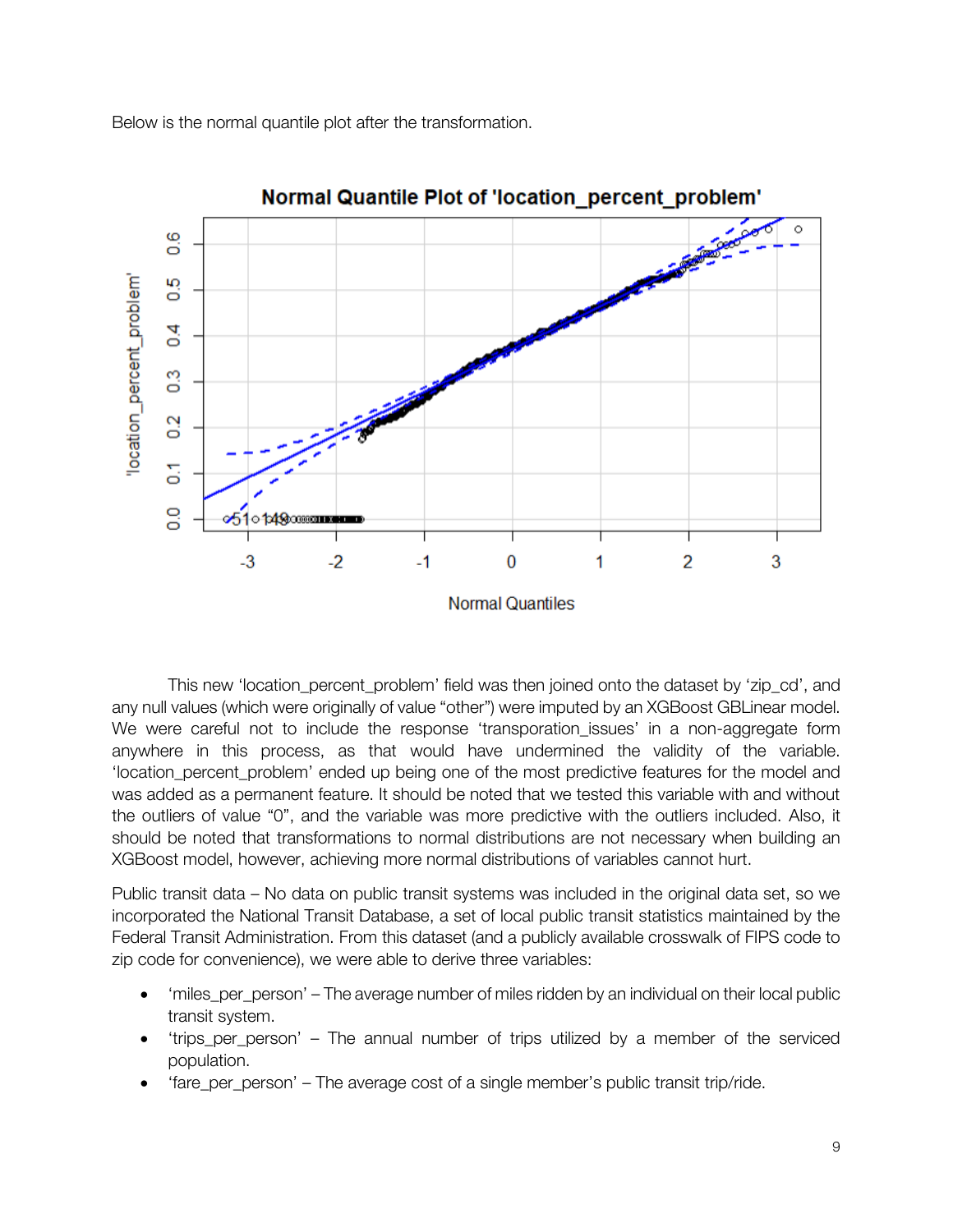These variables were each aggregated to the 'zip\_cd' level and lose detail, such as the mode of transportation (i.e. rail, bus, etc). Each variable was then joined onto the dataset and tested individually for marginal predictive power. Null values after the join were imputed with an XGBoost GBLinear model. While, independently, each variable held some predictive power, none provided a marginal improvement over 'location percent problem'. In fact, marginal AUC was negative for all three of the variables, implying that they are each at least partially collinear with 'location\_percent\_problem'. None of these three variables were added as permanent features.

## LOCATION / FINANCIAL

'unemployment\_rate' – No traditional measures of local economic performance were provided in the original dataset, so we added the Local Area Unemployment Statistics maintained by the U.S. Bureau of Labor Statistics. This data was also aggregated to the 'zip\_cd' level and joined to the dataset. Like the public transit data, 'unemployment rate' independently added a small amount of predictive power, but marginal AUC was negative when added with 'location\_percent\_problem', implying some collinearity. Thus, 'unemployment\_rate' was not added as a permanent feature.

'med\_income' – Median income is another economic measurement that is included in the data from the U.S. Bureau of Labor statistics. The data was treated and joined in the same fashion as 'unemployment rate'. Unfortunately, this variable behaved the same as the past four experimental variables, as it improved performance independently but was collinear with 'location\_percent\_problem'. 'med\_income' was not added as a permanent feature of the model.

## SYNTHETIC VARIABI FS

The provided dataset is quite thorough in its coverage of the potential variable space and what pertinent variable interactions might exist. For example, the credit "dpd" (days past due) and "severederog" (severe derogatory acts) have "total" variables, which sum related groups of variables. Rx variables also have aggregated versions in the form of "pdc" (percent of days covered) variables for multiple disease spaces. Variables without these associated aggregate variables have little immediately reasonable relationships to one another.

As previously mentioned, the distributions of individual variables and interacted variables have no impact on the predictive power of the XGBoost algorithm, so identifying potential transformations will not add value. Because of this, and the thorough variable interactions already provided, there were few avenues for traditional feature engineering. Instead, we turned to building "sub-models" to generate synthetic scores which have pertinent relationships encoded into them.

For example, we took all the 'credit' variables from the original 825 variables and used them to build a tuned XGBoost model with a response of 'transportation issues'. The predictions then act as a score for that member's financial health and encodes the relationships between variables that influence the score. This score was then added to our filtered dataset of 207 features and tested for predictive power. This process allows us to encode most of the pertinent information we have about an individual's social determinants of health without adding too much noise.

We performed this process for each different variable group in the original dataset: 'betos', 'bh', 'ccsp', 'cms', 'cons', 'credit', 'hedis', 'lab', 'med', 'prov', 'rev', 'rx', 'submcc', and 'total'.

Because each of these sub-models had been exposed to the response variable during training, predictive power was tested on a holdout test partition, for which the individual score values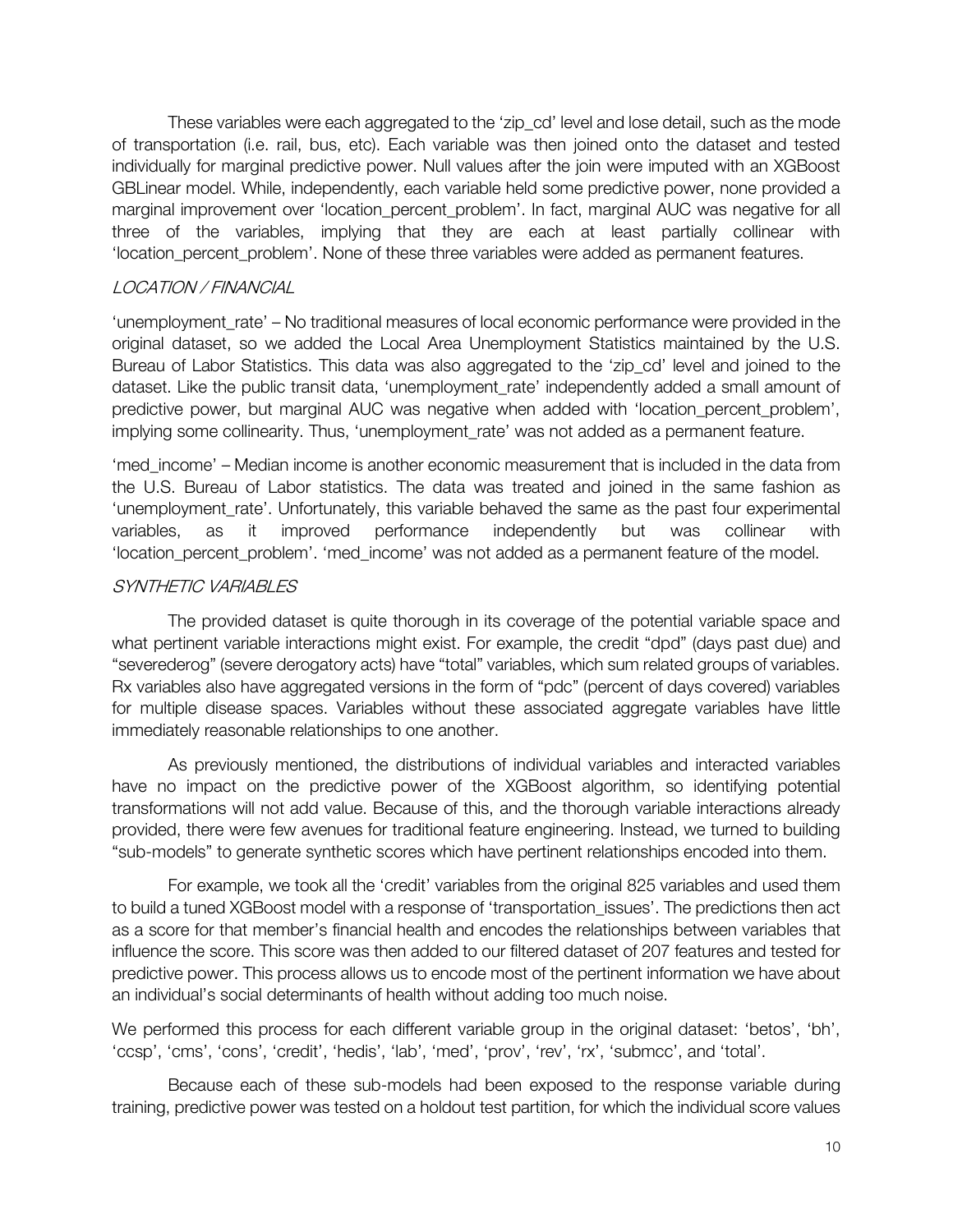were predicted and appended. None of the models added predictive power, and a few reduced predictive power. This implies that our variable filtering process was effective in distilling the dataset down to the relevant information. The remaining variables carried most of the signal from their respective categories. Therefore, none of these synthetic scores were added as permanent features of the model.

# **STACKING**

We had initially planned for our final model to be a stacked ensemble model. After preparing our final feature set, we trained multiple models, including:

- Boosted Decision Tree (XGBoost package)
- Deep Neural Network (Neuralnet package)
- Logistic Regression (glm function, base R)
- Naïve Bayes (e1071 package)
- Random Forest (randomForest package)
- Support Vector Machine (e1071 package)

The support vector machine simply took too long to complete training to produce any sort of tuned result. The random forest algorithm is relatively similar to boosted decision trees but produced inferior results. Oddly, the neural network also produced inferior results to logistic regression, despite being an evolution of the same principles.

Given the predictions from each of these models, no ensemble learner (randomForest, XGBoost, or glm) produced results which outperformed our base XGBoost model in AUC. Overall accuracy improved very slightly, but AUC was always worse. This was a surprising result, but nothing is guaranteed in machine learning.

Rather than give up on stacking, we chose to experiment with adding the predictions of other models as variables in our XGBoost model. The predictions for the logistic regression and the naïve Bayes model added significant predictive power to the model. This makes sense because these two models' predictions were the least correlated with the predictions from the initial XGBoost model, meaning that they carry different signal than the initial XGBoost model. Given that these predictions add power to the model only in the presence of the original features, it implies that certain patterns in the original variables give the model indication that the prediction from the logistic regression or naïve Bayes model would be correct.

In summary of our feature engineering, all of the signal that we were able to extract is present in the original dataset, filtered to 207 features achieving absolute correlation magnitude and absolute correlation significance thresholds, as well as our calculated 'location\_percent\_problem' field. Adding the predictions from the logistic regression and the naïve Bayes model allowed us to extract further signal.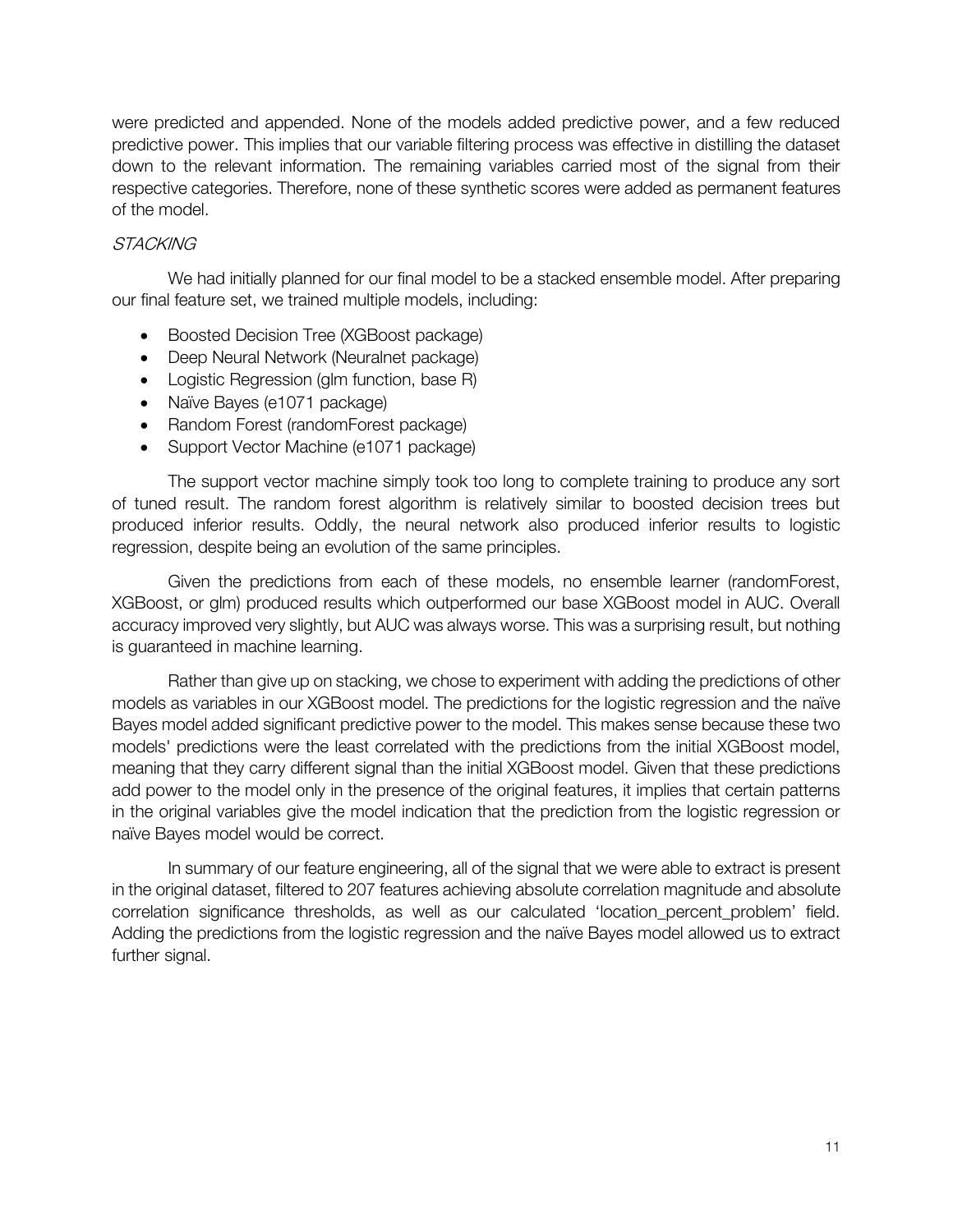### 2.7. FINAL MODEL CONSTRUCTION 2.7. FINAL MODEL CONSTRUCTION

With the model features selected and engineered, the XGBoost model needed to have its hyperparameters finely tuned to achieve the maximal predictive power. Those hyperparameters are as follows:

- ETA the learning rate for the gradient decent algorithm which optimizes the base learner model weights. Different learning rates will be able capture different amounts of signal depending on the local and global topology of the loss function relative to each variable.
- Nrounds the number of iterations that the algorithm should perform. Combined with ETA, this represents how "far" the model should train.
- Max depth the maximum depth of each decision tree to be used by the model. A measure of the complexity of interactions to be allowed. Values which are too high can cause the model to overfit to the training data.
- Subsample The percentage of records to be used in each iteration of gradient decent to train the model. Reducing this from 100% can help the model generalize to unseen data, but reducing it too low can cause the model to miss out on signal.
- Colsample\_bytree The percentage of features to be used in the growth of each tree. Reducing this from 100% also helps the model to generalize.
- Min child weight A threshold by which to prune branches. If a node does not have a high enough weight, it will not be split into further branches. This is a measure by which to control the complexity and generalizing capability of the model.
- Scale pos weight a multiplicative weight to be applied to errors made when the true value of the record response is the positive class. This allows us to balance the impact of positive and negative response records in the classification problem.
- Gamma like min\_child\_weight, gamma is the minimum loss reduction required for a leaf node to continue branching. This is also a form of regularization to aid the generalization of the model.

There are multiple ways to find the best set of hyperparameters for a machine learning problem. Among them are:

- Grid search trying each possible combination of hyperparameters
- Random grid search randomly sampling the grid space, rather than the entire space
- Bayesian optimization creating a surrogate function for your model relative to a chosen performance metric and optimizing the solution given the result of prior trials.

Because of the huge space of this particular hyperparameter search, grid search would consume far more computational resources than we had available. Random grid search would not guarantee that we find an effective area of the hyperparameter topology. Thus, we decided to use Bayesian optimization.

Our search followed the following process:

- 1. Create a function to build XGBoost models, for which the optimizer will input values for each hyperparameter, and the output is an AUC measurement of cross-validated predictions:
	- a. We used k-fold (5-fold) cross-validation on the training dataset, with unlimited iterations, and early\_stopping\_rounds = 200, which controlled the total required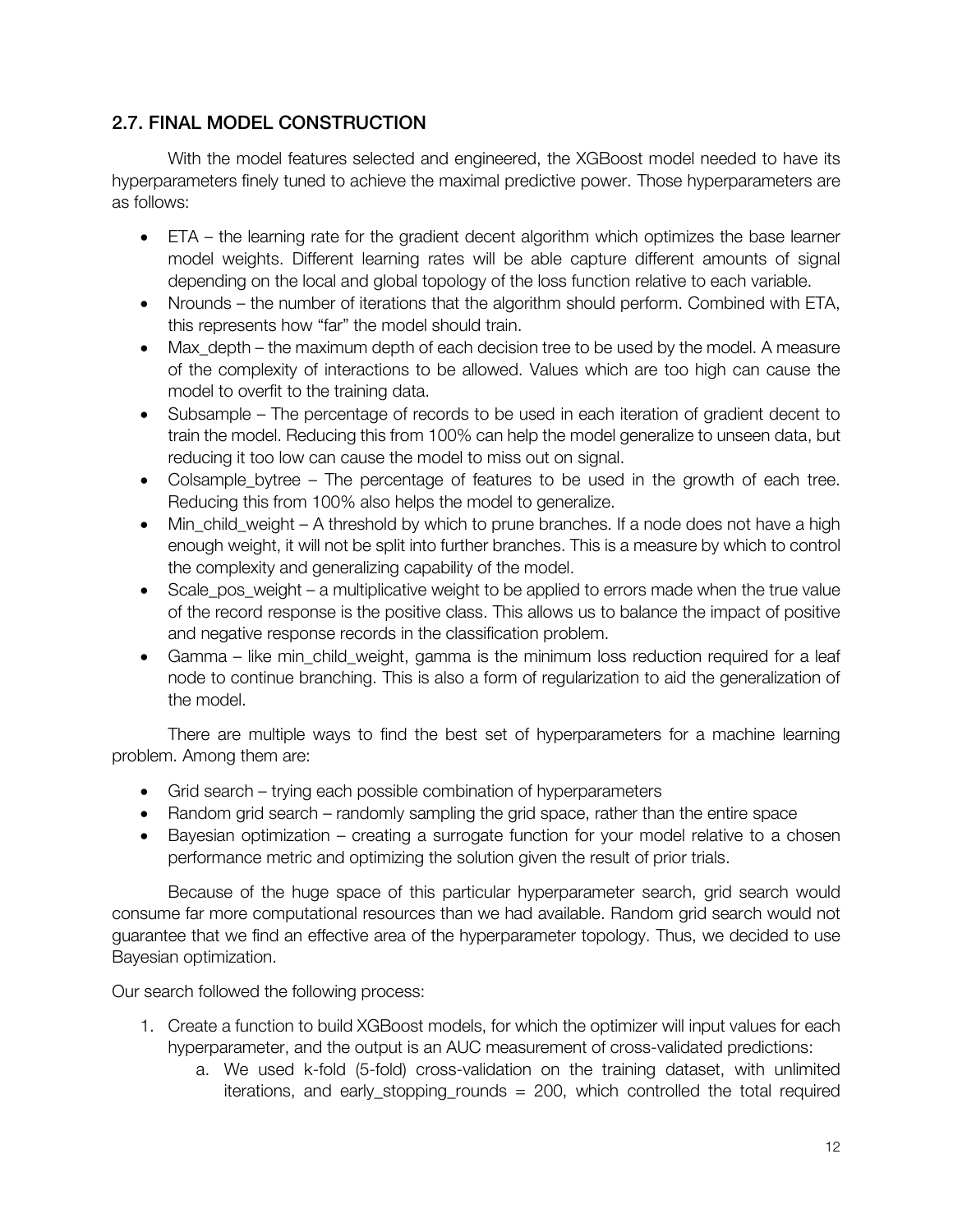compute time, prevented over-training, and reported the iteration where the validation AUC was the highest (as an average of the 5 models built during cross-validation).

- b. Because the training data had predictions from the glm and naïve Bayes model which were directly influenced by the response, the cross-validated data AUC could not be used as an accurate measurement of the model's performance. We built a singular XGBoost model on the entire training dataset using the nrounds identified in the cross-validation, then applied it to the holdout test data to measure its performance on an unbiased data.
- 2. Apply a Bayesian optimization search to this function using broad ranges for each hyperparameter:
	- a. We used the package rBayesianOptimization to do this, using the "probability of improvement" methodology. This was mostly due to technical limitations with the "expected improvement" and "GP Upper Confidence Bound" methods. The optimization is run for 40 iterations, with the first 6 being based on parameters known to be relatively effective (from prior Bayesian optimization runs, established during feature selection and engineering). This creates a strong set of priors to maximizes the probability that the optimizer will converge on the true optimal solution.
- 3. Repeat the Bayesian optimization process on a narrower range of values for each hyperparameter, centered around the best hyperparameter values found in the last search. Extract the best hyperparameter values from this search. These are the final values.
- 4. XGBoost models incorporate some random properties when they are built. Until this point, we have used random seeds to control the initialization of each model so that they are directly comparable. Now, we build 20 XGBoost models using the identified optimal hyperparameters, each with different random seeds, and test the performance of each model on the holdout test data. This will allow us to sample the prediction space and select the best possible model.

This process led us to a model having an AUC of .787 on the test dataset. The confusion matrix and a more detailed breakdown of model performance is below.

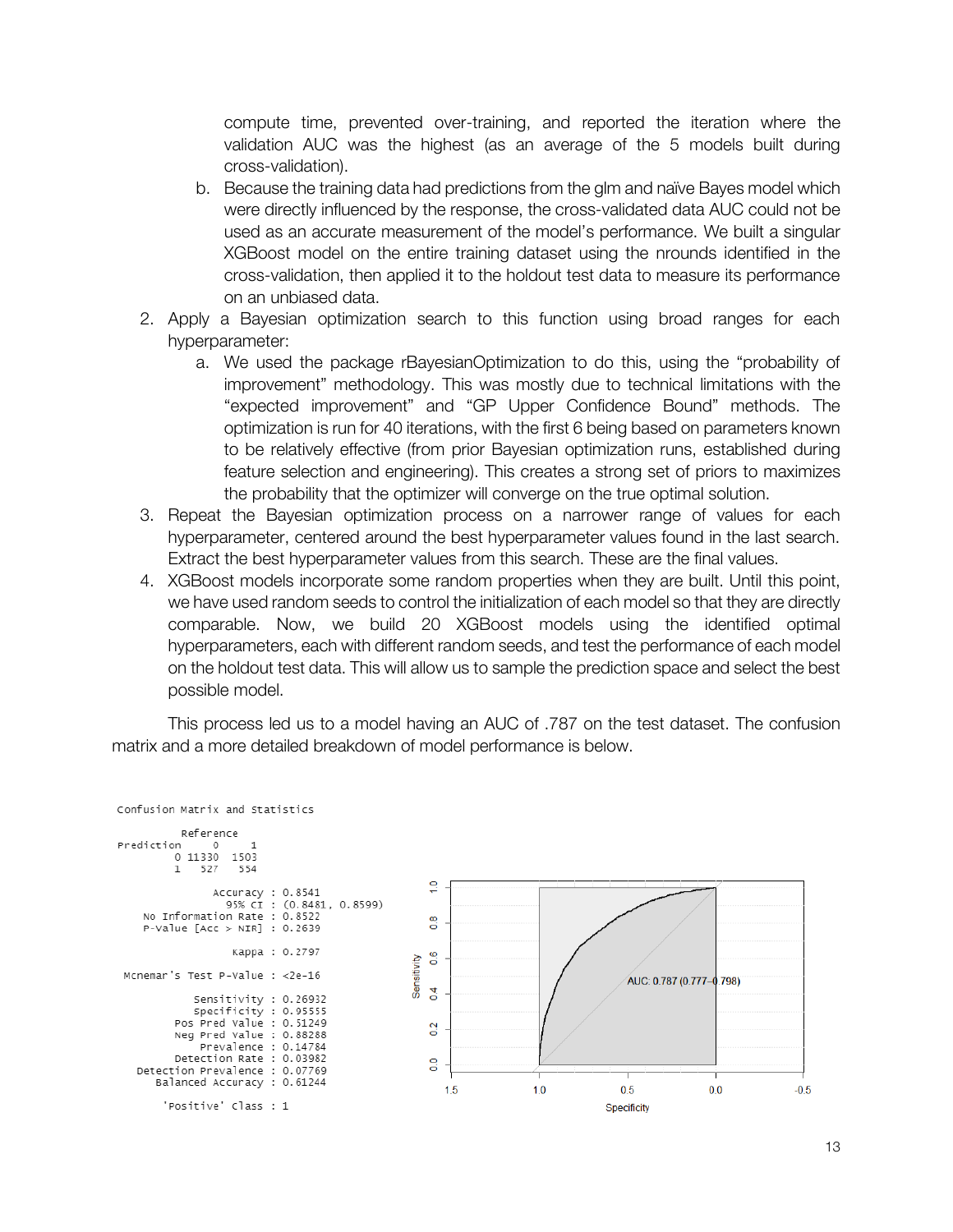### **2.8. POST MODELING ANALYSIS** 2.8. POST MODELING ANALYSIS

AUC is one measure of predictive power, but we need to examine the model in more detail to understand how it works and how to use the model appropriately.

The confusion matrix points out several important metrics:

- Sensitivity (also known as recall): A value of .269 is not very high and can be interpreted as correctly identifying 26.9% of cases where the true response is positive.
- Specificity (also known as precision): A value of .956 is very strong and can be interpreted as the model being correct 95.6% of the time when it predicts that a record will be positive.
- Accuracy: A value of .854 is not particularly strong when considering that 14.66% of records in the training set are positive. This score can be interpreted as correctly predicting the response value 85.4% of the time, or almost exactly the same result as if you were to guess every result is false.

Looking at these three metrics paints a specific picture of this predictive problem. Whether or not an individual will miss a medical appointment due to transportation issues has some inherent randomness. Considering the problem intuitively, this is logical: life is simply too complicated to map every possible input into such an abstract outcome. We can investigate this further using a predicted probability distribution plot.



Our model is generally able to separate out individuals who do not have transportation issues, however, the predictions for true cases of the response are much more evenly distributed – adding validity to the conjecture that the positive class is difficult to predict. However, our model excels at selecting records which are very likely to have transportation difficulties.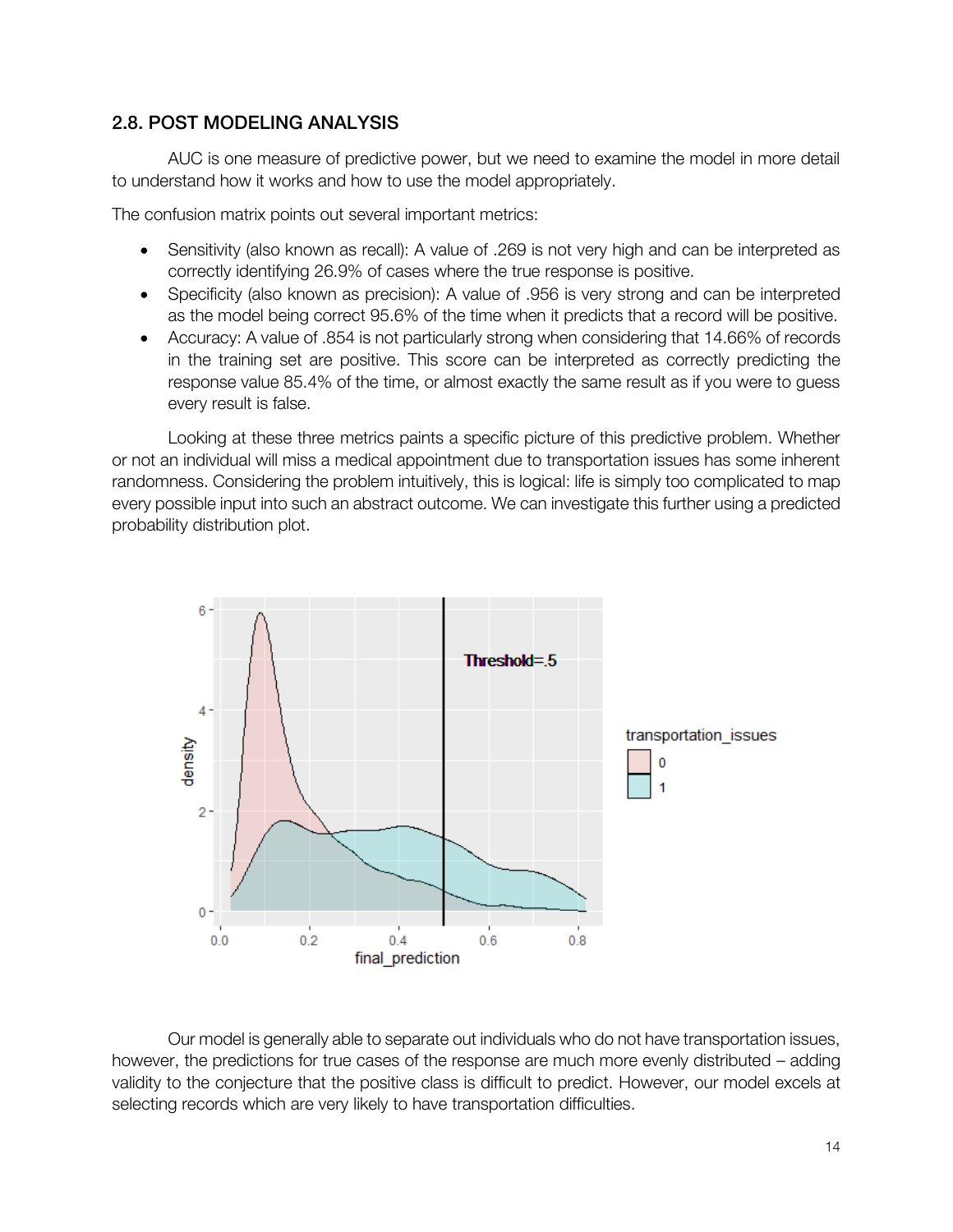Because the specificity of the model is so high, it can be very effective as a tool to identify individuals who will need non-emergency medical transportation benefits or some other kind of intervention. Since a positive prediction is almost always correct, it can be used to make sure that any benefits or intervention offered are optimally utilized and directed to those who may need transportation assistance the most.

AUC as a measure of model performance is agnostic to the decision threshold probability assigned to each class – it does not matter if a positive prediction is classified by the prediction value being >.5 or >.7, AUC remains the same. However, changing the threshold will change sensitivity or specificity, therefore changing the potential applications that the model can be applied to.

There is also more that we can learn from the model. While machine learning models can be "black boxes," methodologies have been developed to gain an intuitive understanding of how each variable will impact a prediction. One of the stronger tools in this interpretive machine learning toolbox is the Shapley value.

In short, a Shapley value shows how a prediction is impacted by a particular feature having a relatively high or low value. Plotting many records of these Shapley values can give us a broad understanding of how the model is working. Below is a Shapley value plot for the twenty most influential variables in our final XGBoost model.

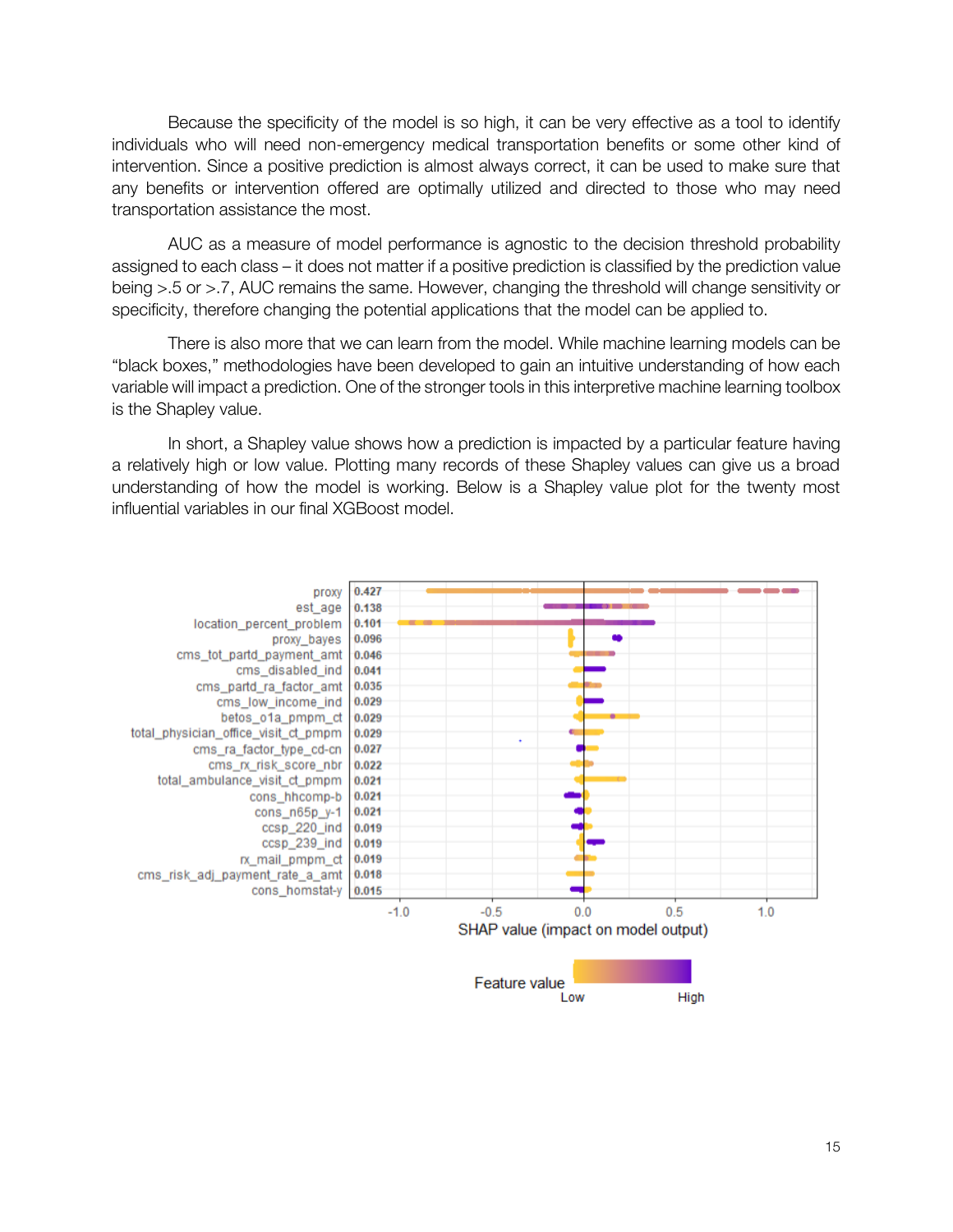Below are the individual Shapley plots for the five variables with the most influence.



Using these plots, we can learn some important things:

- 'proxy', which is the name assigned to the predictions of the logistic regression, has a large impact on our model. The positive correlation between feature value and Shapley Value is strong, however, there is some non-linearity towards the highest values. This adds some validity to the earlier conjecture that the logistic regression model has a non-linear/conditional interaction with the rest of the features.
- 'est\_age' is an important factor. Counterintuitively, older individuals tend to have less problems with transportation. This could be because younger individuals can gain access to Medicare through being disabled (it appears most problems happen under the Medicare applicability age of 65), or that older members have more severe conditions which require more urgent care, therefore missing less care.
- 'location\_percent\_problem' is also one of the most powerful predictors. Because ~66% of values in this field are imputed, this shows that we were successfully able to encode a lot of geographical data into this field. This also adds validity to the prior conjecture that the public transportation and economic data is collinear with it.
- 'proxy\_bayes' represents the predictions from our naïve Bayes model. While they add to the predictive power of the model, it is difficult to interpret them because the predictions are binary, showing no variation. However, it can be observed that positive predictions from the Bayes model hold more influence than negative predictions.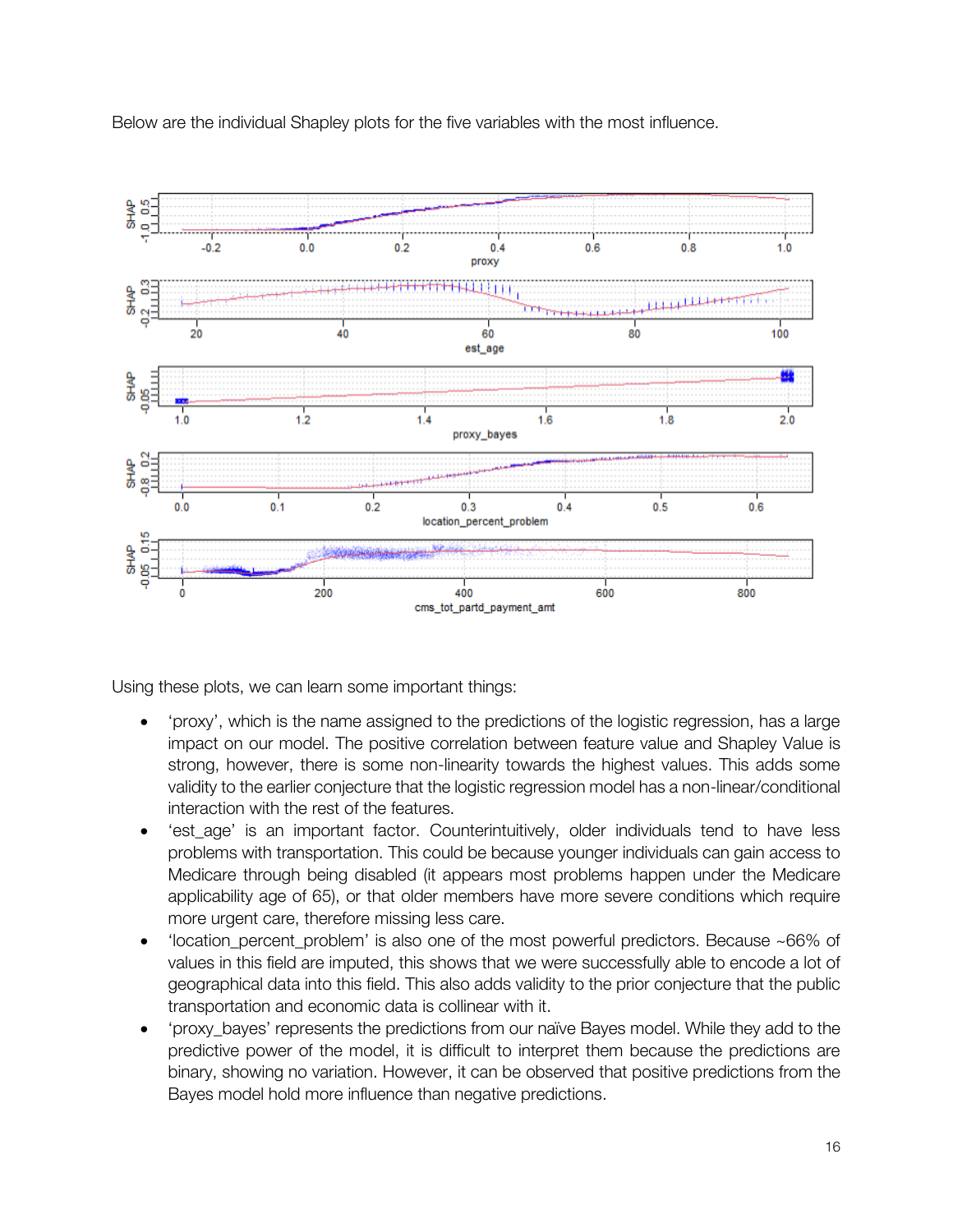- Many of the CMS reported values add predictive power as well. These include the total pharmaceutical spend of the member under Part D, the member's disabled indicator, their CMS risk adjustment factor, their low-income indicator, their Rx risk score, and their risk adjustment payment rate amount. While the correlation trends for each of these features are mixed, each of them is influential. These features also represent concepts from our initial hypothesis that overall/specific health conditions and financial health influence transportation difficulties.
- 'betos o1a pmpm ct' is a measure of how many ambulance rides that a member takes in a month on average. It shows that any utilization of ambulances is an indicator that the member will potentially miss future appointments. 'total\_ambulance\_visit\_ct\_pmpm' is a similar feature and also contributes.
- 'cons hhcomp b' is a binary variable stating whether the household is "married with no children present." It shows that households fitting this description are less likely to experience transportation difficulties.
- 'cons  $n65p$  y-1' is a binary variable stating whether the household has a family member who is 65+ years of age. Households fitting this description are less likely to experience transportation difficulties. This is difficult to intuit – our guess is that this is a flag for multiple 65+ household members, in which case a high need for medical transportation might increase the likelihood of having access to transportation, or that younger members of the household would be able to provide transportation.
- 'ccsp 220 ind' is a binary variable stating whether the individual experienced intrauterine hypoxia or birth asphyxiation – meaning that they were deprived of oxygen during birth. These individuals have a higher likelihood of experiencing transportation difficulties, possibly because of associated birth defects and disabilities. While this condition is extremely specific, it shows that similarly specific conditions can carry a large amount of signal for the small affected populations.
- 'ccsp\_239\_ind' is a binary variable stating whether the individual has any superficial injuries or contusions. Those who did are more likely to experience transportation difficulties. This is easy to intuit.
- 'rx mail pmpm ct' is a scalar variable representing how many prescriptions the member receives my mail, thereby reducing their need for healthcare transportation. The correlation trend is not conclusive. While higher claim counts indicate utilization of mail order pharmacy, it may also indicate more severe health conditions.
- 'cons homestat-y' is a binary variable classifying whether the member is a homeowner. Homeowners are less likely to experience transportation issues.

Further analysis could be performed to understand the features which influence an individual's likelihood to experience transportation difficulties. The coefficients of the logistic regression would shed some light on the average influence of features, as could the prior probability distributions used in the naïve Bayes model. However, we feel that the Shapley analysis gives a strong intuitive understanding for what features have influence, and their inherent nuances.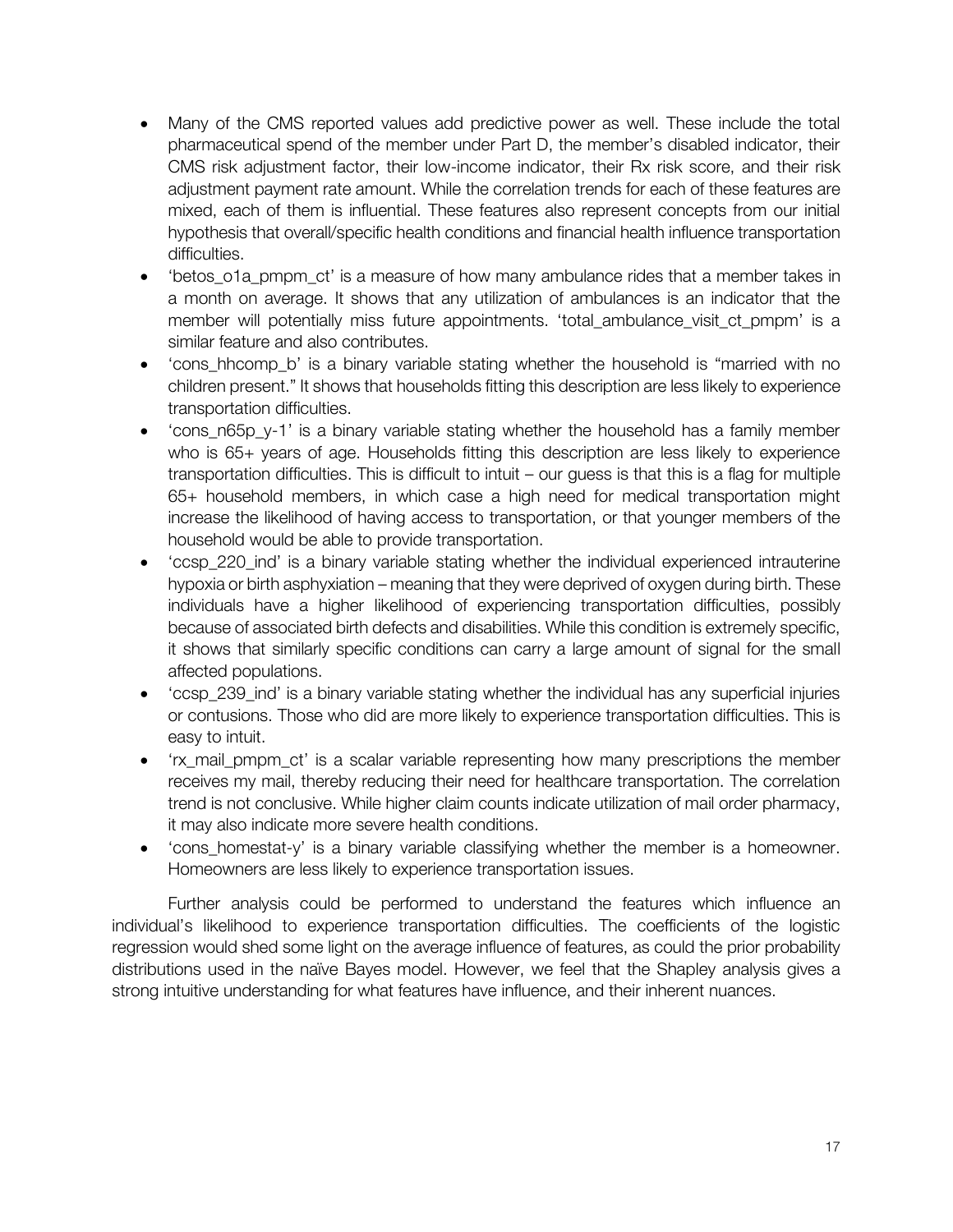# 3. BUSINESS ANALYSIS AND RECOMMENDATIONS

# 3.1. TRANSPORTATION BENEFITS OVERVIEW

Supplemental benefits have always been an attractive feature to draw Medicare beneficiaries to Medicare Advantage (MA) plans, offering additional products that would not fall in the realm of traditional Medicare. According to the Kaiser Family Foundation<sup>8</sup>, in 2020 93% of all MA plans offer a fitness benefit, 88% offer a dental benefit, 87% offer eye exams and glasses benefit, and 83% offer a hearing aid benefit. Today, with more focus being placed on social determinants of health, payors are finding value in using supplementary benefits to grant plan enrollees access to additional services that may overcome these factors, lowering costs to these populations and increasing health outcomes. Support for these types of services is still less than common today, with 46% of MA plans offering a meal benefit and only 33% offering a transportation benefit. With a large portion of the senior population unable to drive, lacking means of taking public transportation, and without the excess income to afford private transportation, transportation access frequently becomes a barrier to an enrollee receiving medical care. Missed physician appointments can lead to poor clinical adherence, as well as increased medical complications and higher hospitalization rates, therefore providing transportation is important for maintaining member health and containing plan costs. Patient no-shows due to the transportation challenges cost the U.S. healthcare system an estimated \$37.5 billion annually.<sup>2</sup> An often-cited 2005 study by the Altarum Institute estimated that 3.6 million people miss or delay medical care because of challenges accessing transportation each year.<sup>9</sup> This number has surely increased as the population aged and income inequality increased in the last 15 years. Indeed, the Bureau of Transportation Statistics reports that 11.2 million seniors have self-reported traveling disabilities.<sup>1</sup> If the dataset provided by Humana is representative of the payor's 4.5 million enrolled MA lives<sup>10</sup>, then 655,000 Humana enrollees likewise face a similar transportation challenge.

Medicaid has offered non-emergency medical transportation (NEMT) benefits since program inception in 1965 to provide low income beneficiaries means of getting to sites of care, especially when a reliable mode of transportation is not readily available. An industry has been built around facilitating this service, and the Transit Cooperative Research Program estimates NEMT spending at \$3 billion annually, or less than 1% of total Medicaid expenditures.<sup>11</sup> As Medicaid is administered at the state level, rather than federal, state Medicaid agencies have outsourced benefit coordination to third party brokers, who act as a middleman between the health plan, care providers, transportation providers, drivers, and beneficiaries. Numerous studies have been conducted as to the return on investment (ROI) states receive for investing in comprehensive NEMT programs. One 2008 study of the state of Florida's transportation program found that if 1% of medical trips funded result in the avoidance of a hospital stay, the payback to the state Medicaid agency would be 1,108%, or \$11.08 for every dollar spent on the benefit.<sup>12</sup> More recently, in 2018, the Medical Transportation Access Coalition concluded that using NEMT as a care management strategy for people with chronic diseases created a positive ROI of over \$40 million per month per 30,000 Medicaid beneficiaries.<sup>13</sup> While the Medicaid cost savings are evident for investing in such a program, MA plans have been relatively constrained until the last few years in designing transportation benefits

Thankfully, changes to federal regulation and the Centers for Medicare & Medicaid Services (CMS) policy have made it simpler for MA plans to construct sophisticated non-health-related benefits, and find opportunities to target specific demographics identified by chronic medical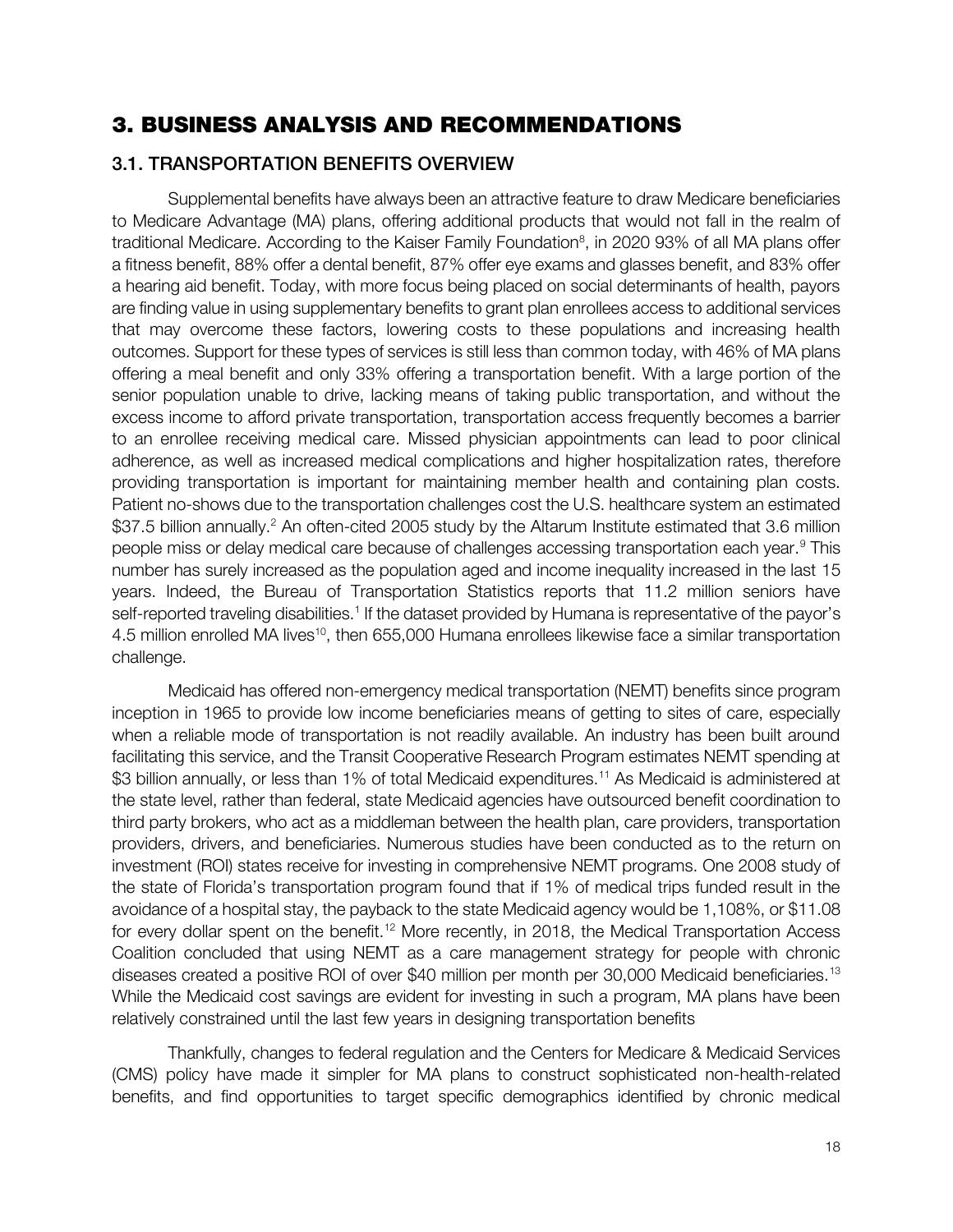conditions or social determinants of health. After reviewing the recent evolution of the regulations around supplemental benefit construction, and specifically the Value-Based Insurance Design (VBID) Model, our case will identify several alternatives for building NEMT benefits and trade-offs between models. After weighing trade-offs, we recommend using our model predictions to construct a variable NEMT program built around relative population of transportation-challenged enrollees. We also recommend ideas for selecting a broker and payment model, as well as how to market this program to the targeted populations and how to measure the success of the program. Finally, we weigh the risk factors of implementing such a program, specifically looking at the potential of an NEMT program to inflate costs to Humana and the potential for Medicare Trust Fund payment cuts.

#### 3.2. RECENT EVOLUTION OF SUPPLEMENTARY BENEFITS FOR MA PLANS 3.2. RECENT EVOLUTION OF SUPPLEMENTARY BENEFITS FOR MA PLANS

Prior to 2019, payors were fairly limited in the nature of the supplemental benefits they could offer to beneficiaries through Medicare Advantage plans.<sup>14</sup> Three factors have helped lessen these constraints, namely CMS redefining what supplemental benefits can look like, the expansion of supplemental benefits to patients with chronic conditions through the CHRONIC Care Act of 2017, and the expansion of the Value-Based Insurance Design Model.

First, CMS has historically looked at three requirements for structuring supplemental MA benefits: they must not be covered by original Medicare, they must be primarily health related, and they must incur a direct medical cost. It was challenging to structure in transportation-related benefits before this, as payors needed to demonstrate that providing non-emergency medical transportation was primarily health related. Beginning in 2019, CMS expanded the requirements of supplemental benefits to include better coverage for products that address social determinants of health. The new requirements include that a benefit can diagnose, prevent, or treat an illness or injury, can compensate for physical impairments, can ameliorate the impact of injuries or conditions, or can reduce emergency and healthcare utilization.<sup>15</sup> This greatly improves the opportunity for products or services that are non-medical in nature but can assist in maintaining or promoting good health to be structured into benefits packages. This regulatory change alone has had the greatest influence in expanding the creative benefits MA plans offered over the last two years in addressing the social determinants of health, and specifically driving one third of plans today to offer some sort of a transportation benefit.

Additionally, the CHRONIC Care Act of 2017 sought to improve care for Medicare beneficiaries with chronic conditions by expanding the supportive benefits Medicare and MA plans can offer to help with daily non-medical needs. Specifically, beginning in 2020, plans can now add benefits that "have a reasonable expectation of improving or maintaining the health or overall function of the chronically-ill enrollee and would not be limited to primarily health-related services."<sup>16</sup> This bill passed with bipartisan support, and further gives plans the mandate to incorporate supplemental benefits to address social determinants of health and chronic illness. While specific benefits are not listed in the bill, new transportation benefits, such as NEMT, fall within this scope.

Finally, through the Medicare Advantage Value-Based Insurance Design (VBID) Model, CMS' Innovation Center aims to test "health plan innovations designed to reduce Medicare program expenditures, enhance the quality of care for Medicare beneficiaries, including those with low incomes, such as dual-eligibles, and improve the coordination and efficiency of healthcare service delivery."<sup>17</sup> While the program has historically looked at cost-sharing initiatives and promoting high-value clinical services in a relatively small number of states, VBID has since expanded to all 50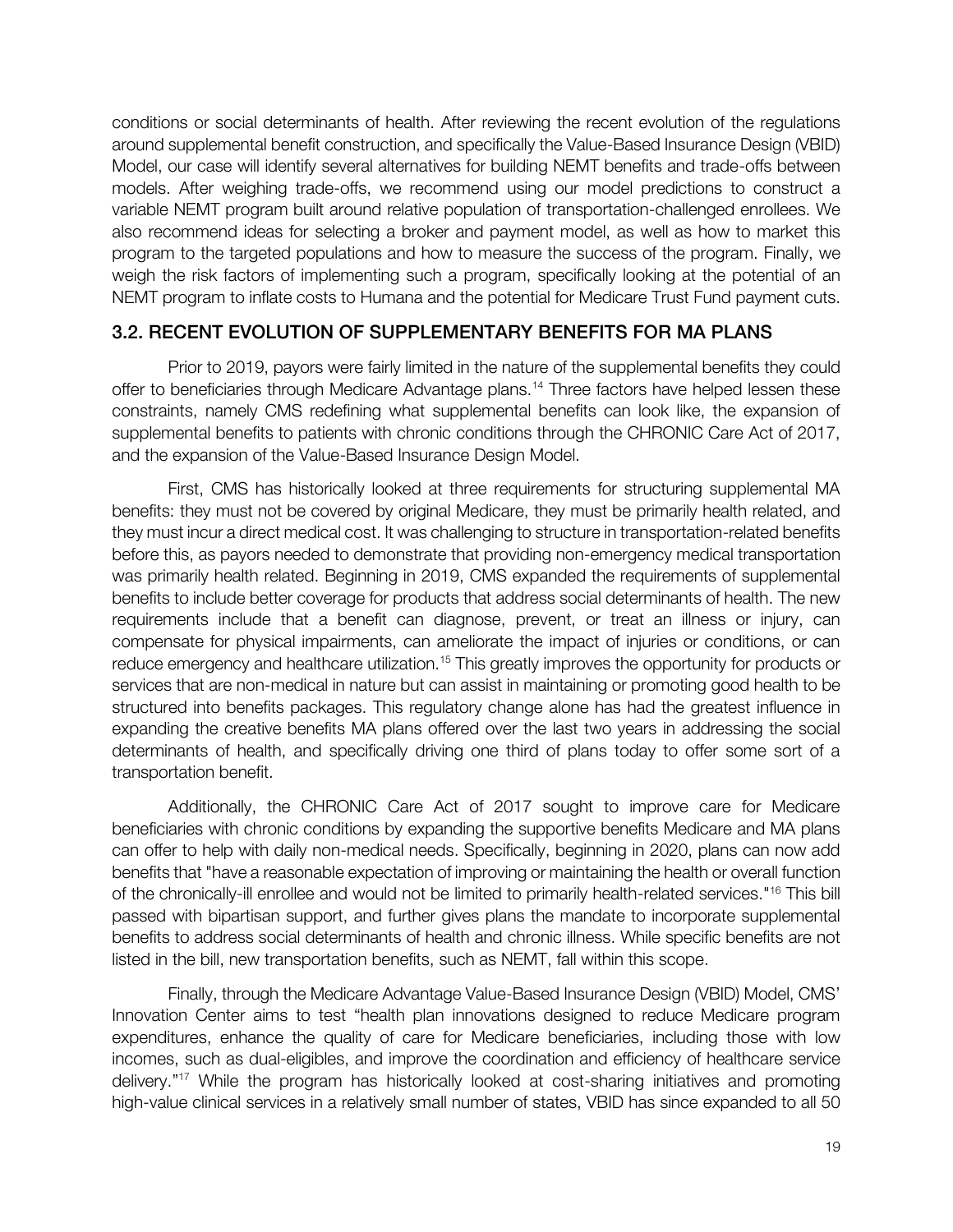states with new innovations, including the ability to test specific non-primary health related benefit designs based on the demographics or chronic conditions of enrollees. Benefits, such as transportation assistance, can now be structured in to specifically alleviate social determinants of health pressures for certain demographics in participating plans. While only 1.6 million beneficiaries are expected to be targeted with new supplemental benefits through the VBID Model in 2021, Humana by far has the largest presence of the 19 participants, bringing new innovations to plans in 41 states and Puerto Rico. This provides Humana greater flexibility than any other payor when experimenting with new transportation benefit design, as we will later propose. While structuring specific benefits to demographics is confined to the VBID Model today, we expect that innovations emerging from the VBID Model will be adapted to broader plans to the extent that those innovations fulfill the goals of enhancing quality of care, improving care service delivery, and reducing program expenditures.

#### 3.3. OPTIONS FOR STRUCTURING NEMT BENEFITS 3.3. OPTIONS FOR STRUCTURE NEMT BENEFITS

When it comes to creating a transportation benefit, payors historically have had two options: operate the benefit in-house by directly managing transportation vendors or outsource the operation of the benefit to a transportation broker. First, by operating the benefit in-house, payors are taking on the responsibility of contracting with transportation fleets to operate transit rides, providing vouchers to enrollees for public transportation, or managing the enrollee reimbursement for finding transportation on their own means. It is a difficult model to scale, especially to cover Humana's population, and is an option that works best when beneficiary needs are similar and predictable. Lyft and Uber Health have begun to offer NEMT solutions, but drivers will not have the training or door-to-door service level that a specialized transportation service could offer. While this could potentially be the cheaper of the two options, it works best for smaller payors with a homogenous enrollee pool.<sup>18</sup>

Payors have the option to outsource the operation of a transportation benefit to a broker, who connects the plan and beneficiary with transportation providers and drivers. The largest brokers have built legacy businesses supplying NEMT services to Medicaid plans because these plans need cost containment, quality control, safety, and budget predictability. Due to the regulatory changes discussed above, many brokers have recently begun to adopt and sell to Medicare Advantage plans. With a 55-year history of NEMT benefits to Medicaid, these brokers have already built national networks to schedule rides and support beneficiaries. These national networks include sophisticated fleets of vehicles and drivers capable of delivering room-to-room transit and accommodate wheelchairs or stretchers if needed. On the broker side, comprehensive services include identifying the eligibility of an individual, call center operation, scheduling rides, ride-tracking, provider payment, and fraud, waste, and abuse detection – all capabilities a payor would have to build out should they choose to self-operate. Brokers are typically paid a capitated rate by the health plan for offering these services. While the legacy providers have been established for decades, the service itself has become slightly commoditized, with few points of differentiation between them. With the rides only experienced by beneficiaries at the local fleet level, the transportation networks themselves look similar and most support service capabilities are indistinguishable. Legacy brokers include LogistiCare (subsidiary of Providence Service Corporation), MTM (private), Access2Care (subsidiary of Global Medical Response / AMR), and SoutheasTrans (private).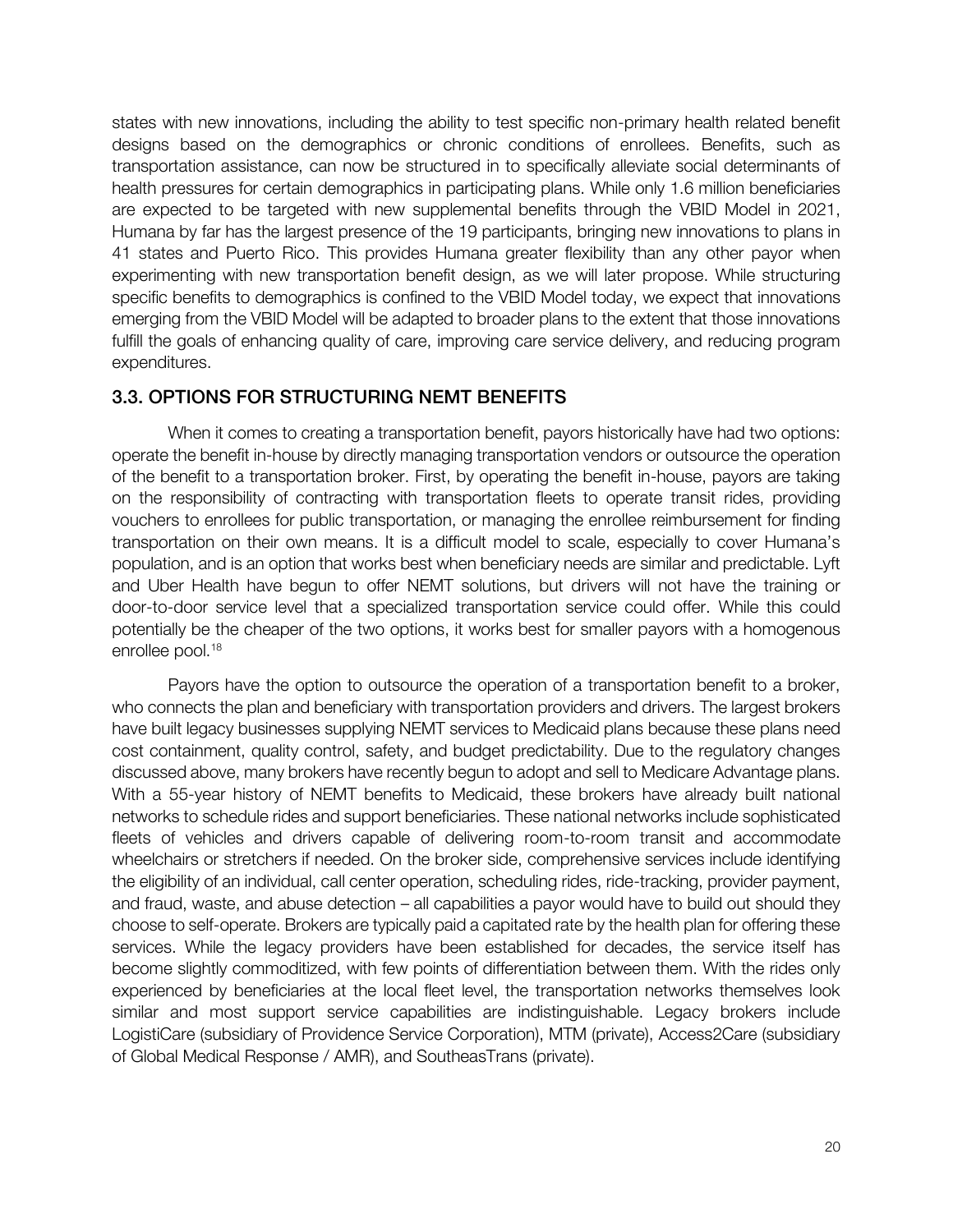Unfortunately, the legacy broker market has been slow to adopt new technologies such as real-time ride tracking, passenger scheduling optionality, event-based interventions, and sophisticated fraud, waste, and abuse monitoring that go a long way towards improving the benefit for all parties involved. A new generation of brokers, such as Veyo, Kaizen Health, Ride Health, Roundtrip, and Hitch Health have all seen recent success bringing technology-enabled tools to managing an NEMT benefit. While these companies are usually smaller in scale, they offer more flexible solutions to a payor looking to implement a transportation benefit. For example, if a payor only wanted to outsource a fraction of the management of the benefit, these newer brokers can individually offer dispatching, scheduling, routing, or billing services. From an enrollee side, members benefit from having greater flexibility on how they can book transportation. Where legacy brokers typically require scheduling through a call center, these tech-enabled brokers can offer scheduling through call centers, web portals, or mobile applications. Additionally, these brokers can better match enrollees with the appropriate vehicle type given a real-time view of where drivers with certain capabilities are at a given time. Finally, from a fraud, waste, and abuse perspective, the ability to track in real-time how often enrollees are using the benefit and where their destinations are can help a plan detect ride abuse and rides for non-medical needs outside of the scope of the benefit. While these businesses may not provide the network scale of a legacy broker, the transparency and convenience provided to the beneficiary and plan can lead to greater outcomes and overall satisfaction.

Of course, the other way of assisting enrollees who have transportation issues in accessing medical care is to bring medical care to those enrollees. Through health risk assessments, CMS' Chronic Care Management program, medication therapy management offerings, telemedicine, and other care management initiatives, plans have been able to use third party vendors to bring care directly to a patient's home, both in person and telephonically. Humana already works with Signify Health, Matrix Medical Network, and Your Home Advantage to bring care to enrollees where they live, including wellness screens, diagnostic testing, and comprehensive medication reviews. While these initiatives are difficult to scale to cover every enrolled member, they do provide a way to keep members engaged with their health. Home health services will never be a perfect replacement for care done at a hospital or physician office, but they are a complementary offering that still provides an alternative for those with transportation issues. The rest of our case will focus on our recommendation for constructing and implementing an NEMT benefit.

### 3.4. RECOMMENDATIONS FOR BUILDING AN NEMT BENEFIT 3.4. RECOMMENDATIONS FOR BUILDING AN NEMT BENEFIT

We believe that in order to overcome transportation challenges as a social determinant of health for a significant portion of Humana's Medicare Advantage population, Humana should institute a comprehensive NEMT benefit across its plans. We will discuss how Humana should target specific sub-populations, design the richness of the benefit, select an NEMT broker, choose payment models to NEMT brokers, and market the benefit.

As a payor, Humana needs to balance providing transportation to those who need it most with potential cost inflation from offering a benefit to those who do not need it. Medicare Advantage plans are not yet able to discriminate benefit construction to sub-populations within plans, and therefore must offer universal access to the same benefit within each plan. Humana should utilize our predictive model to segment their MA plans by average prediction score of transportation challenges per member. We propose that plans with a low concentration of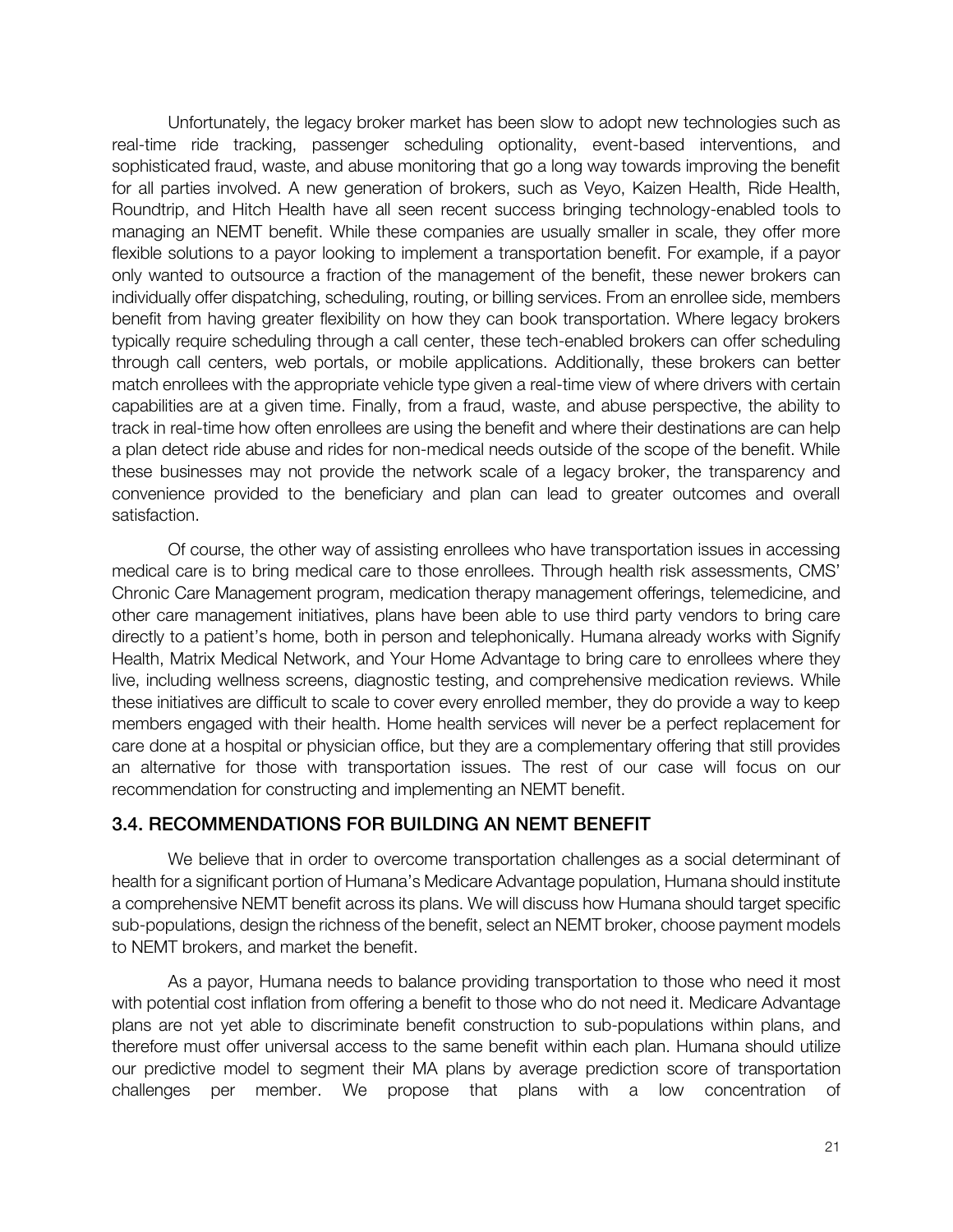transportation-challenged receive a simple benefit of 12 roundtrips per year or one trip per month. This can serve as both a marketing tool to draw healthier enrollees into a plan, while offering the transportation-challenged access to rides that can be used for medical or non-medical purposes. For plans with higher concentrations of individuals that our model identifies as transportation-challenged, we propose offering a fuller benefit of 24-36 roundtrips per year or two-three trips per month. This allows Humana to offer more frequent transportation options to those who need it most, while avoiding cost inflation of program utilization by healthy enrollees.

The decision threshold for a plan to receive 12 versus 24 versus 36 rides could be determined by the mean and standard deviation of average prediction score among Humana's MA plans. While we do not currently have access to such data, we can make educated assumptions from the dataset provided for the case. The average prediction score for the holdout data is .214. Assuming a standard deviation of ~.04, plans could be segmented into three groups:

- Plans with average predictions below the mean receive 12 rides per year
- Plans with average predictions between .214-.254 receive 24 rides per year
- Plans with average predictions above .254 receive 36 rides per year

Additionally, through the VBID program, Humana has the opportunity to target specific demographics or individuals suffering from chronic illnesses. We recommend that Humana use the VBID Model to experiment with a more generous benefit of 48 rides per year. Through the inclusion of certain features, our predictive model suggests that diabetes, cardiovascular disease (i.e. CHF), bipolar disorder, and major depressive disorder are among chronic conditions that increase likelihood of transportation challenges. This program truly allows Humana to discriminate benefit construction to those who need transportation the most, and it should be used to study the longer-term effects and ROI of investing in the NEMT benefit. As only a small fraction of Humana's enrolled members is participating in the VBID Model, it serves as a useful population to test innovative benefit construction like this without risking too much cost inflation. The number of rides per year that we are recommending are influenced by our interviews with industry leaders, from which a consensus emerged that 36 rides per year represents an average NEMT benefit.<sup>19</sup> We believe that our recommended plan will optimize cost, utilization, medical outcomes, member attraction and retention, as well provide opportunities to study the benefit ROI.

Humana will need an NEMT broker in order to outsource some or all of the operation of the benefit. We suggest that Humana contract with a major, legacy broker, as these firms are the ones who will have the scale and driver network to help roll out the benefit to 4.5 million members. While the new generation of brokers have differentiated themselves on the data tools they have built to collect real-time ride information, the legacy brokers have built or acquired similar tools themselves in order to provide all relevant information back to a health plan. This data is instrumental in measuring the success and utilization of the benefit, but Humana needs the network to be able to roll this out broadly. Another decision to be made is whether to outsource all the benefit operations or keep some services in-house. We interviewed two employees at UnitedHealthcare that led efforts to coordinate United's insurance offerings with National MedTrans' NEMT brokerage following the 2017 acquisition.<sup>19,20</sup> While United wanted an in-house business running the NEMT management it would have otherwise outsourced, it became clear to us that the effort failed as the business lost money under pressure to offer a more favorable but expensive experience to riders. United ultimately sold National MedTrans to LogistiCare in May 2020, just three years after the acquisition.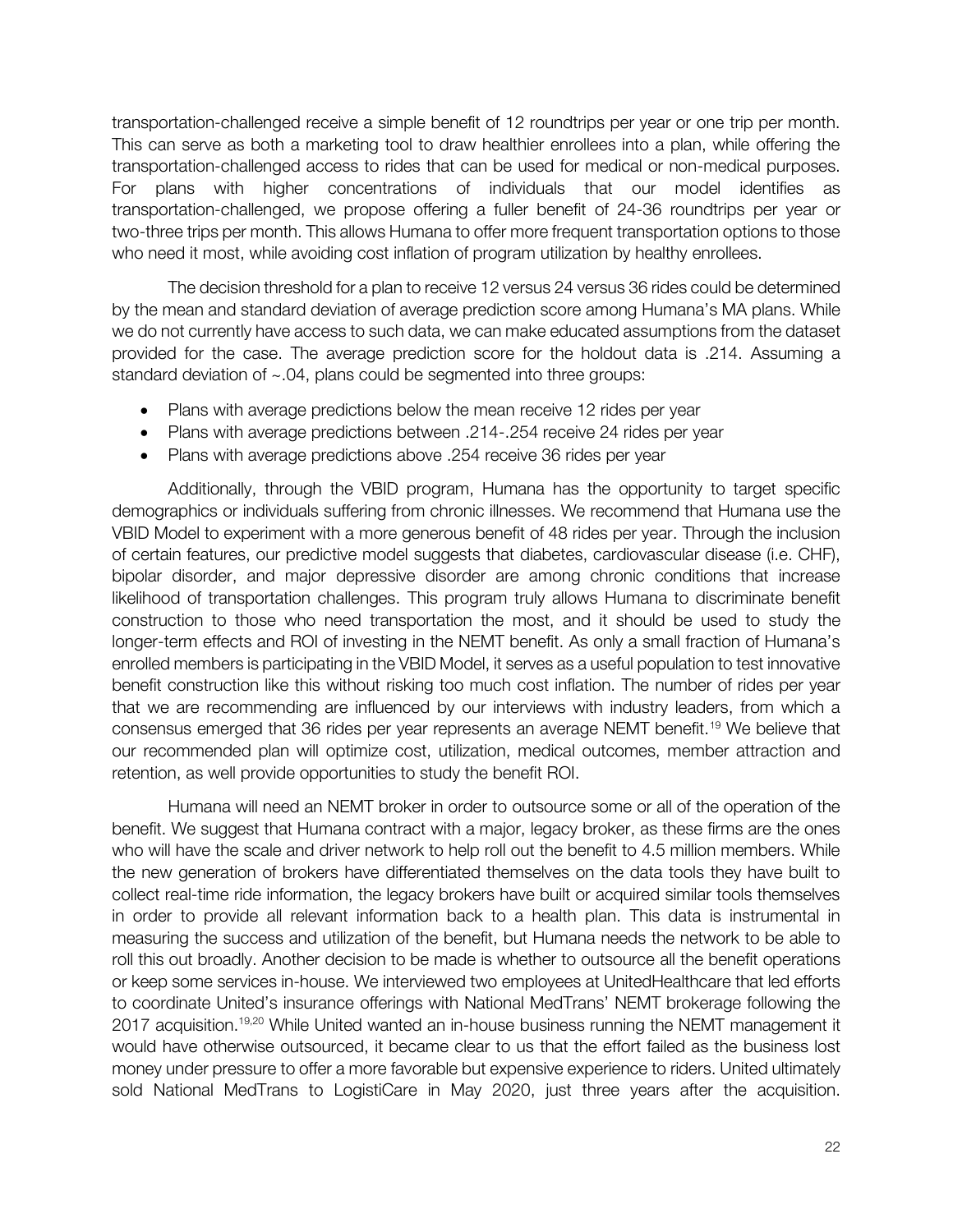Transportation benefits are "a unique animal," and while some payors may want their care management team working the call centers of ride scheduling, there is an impressive amount of coordination needed between the plan, broker, dispatcher, driver, and patient. There is an inherent tension for brokers to want to lower costs while payors are supporting favorable patient experience at a lower cost, and the best way to keep member satisfaction with the benefit high is to outsource this to someone with the established capabilities to run it properly.

Humana will then need to determine how it wants to pay brokers for running the benefit. Medicaid plans have historically paid a capitated PMPM rate to brokers for the benefit, as this is a required offering for the plan and is sound from a cost containment perspective for the broker to go at risk for utilization. However, some brokers have the reputation of being fierce managers of utilization in order to profitability manage the benefit and may inconvenience the patient to save money while hurting the reputation of the plan. Medicare Advantage plans, on the other hand, are in the early stages of adding NEMT as a supplemental benefit and do not yet have significant data to understand how utilization looks. While some Medicare Advantage plans have opted to pay NEMT brokers a PMPM rate with risk corridors, we recommend using a fee-for-service model to pay brokers on a per ride basis, at least initially. While Humana bears the risk for the elevated cost associated with higher utilization of the benefit, structuring the number of NEMT rides by plan based on relative need helps to ensure that those who need the rides the most have the greatest access. The broker can work to ensure a comprehensive and favorable benefit for the patient, hopefully strengthening enrollee satisfaction ratings without Humana paying a higher expense than needed. After several years, once the utilization data is known, it may be in Humana's interest to restructure the payment model to a PMPM rate.

Finally, Humana should actively market the benefit through plan websites and promotional materials. With only 33% of Medicare Advantage plans offering a transportation benefit in 2020, this supplemental benefit could be a differentiator to both health and transportation-challenged enrollees. Acting early in the transportation benefits lifecycle and executing well on the implementation could draw both new enrollees to Medicare Advantage as well as transferred enrollees to Humana and create a stronger reason to retain those enrollees. Humana should supplement a broader information campaign with specific information to those identified or predicted to be transportation-challenged. Sending mail information packets, email campaigns, and directly calling these individuals creates awareness of the benefit and drives utilization for those who will see the greatest improvement in health outcomes. Additionally, Humana could use its network of home health patient providers (Signify Health, Matrix Medical Network and Your Home Advantage, among others), to promote the benefit and serve as a live resource for those wishing to learn more.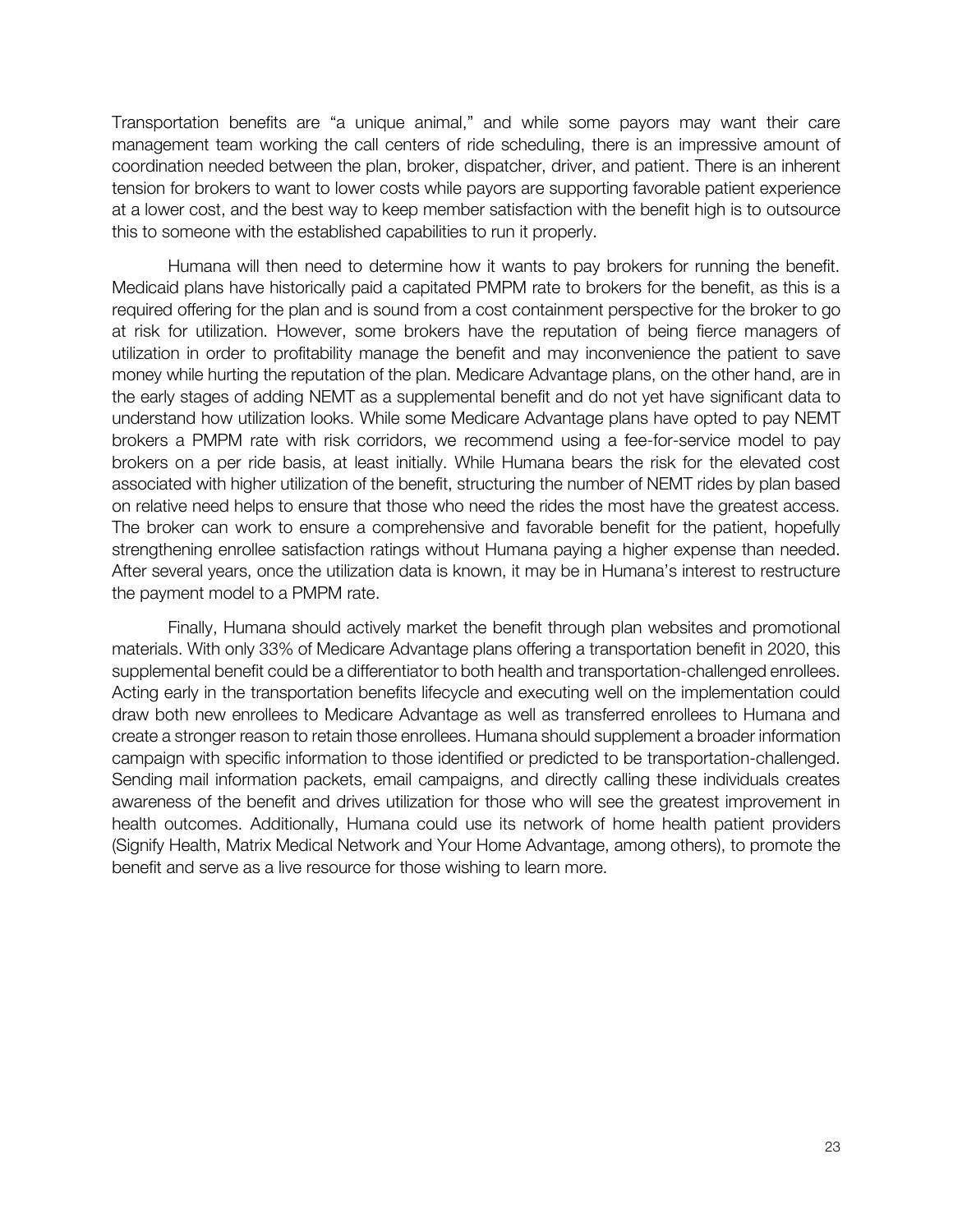

Our recommendations can be summarized in the following visualization.

#### 3.5. MEASURING SUCCESS OF PROPOSED PROGRAM 3.5. MEASURING SUCCESS OF PROPOSED PROGRAM

When evaluating the success of the recommended NEMT program, Humana should measure how well transportation-challenged enrollees can access the benefit, how much cost containment the benefit generates, the plan membership growth and retention rates, and overall member experience and satisfaction with the plan. First, Humana can look at how well the transportation-challenged members can access the benefit and are therefore able to go to sites of care. Working with an NEMT broker that collects real-time data for ride utilization, the payor can track how much the benefit is being utilized on an enrollee, sub-population, or plan basis. If the transportation-challenged enrollees are able to utilize this benefit, it can be an indicator of success. Other performance metrics could include the number of unique individuals using the transportation benefit as an indicator for how well patients know about and understand the benefit. While a higher number of unique individuals using transportation may be cost inflationary, a higher number of transportation-challenged individuals using the benefit could be seen as successful implementation to those who need transportation the most. Humana can also track the changes in new member adoption rates, as well as member retention, for each plan after implementing an NEMT benefit.

Secondly, though it is difficult to tie transportation benefits to clinical adherence due to lags in the data for a broader population, it is still possible to look more closely at how clinical adherence, and therefore longer-term cost mitigation, is improved for sub-populations. By tying claims data to a specific ride, Humana can analyze how provider visits and clinical adherence improves for those who are transportation-challenged over a long period of time. Across the broader plan, a reduction in the number of emergency room visits and number of hospitalizations could also be indicative of success. Assuming transportation is used for medical purposes, and these new provider visits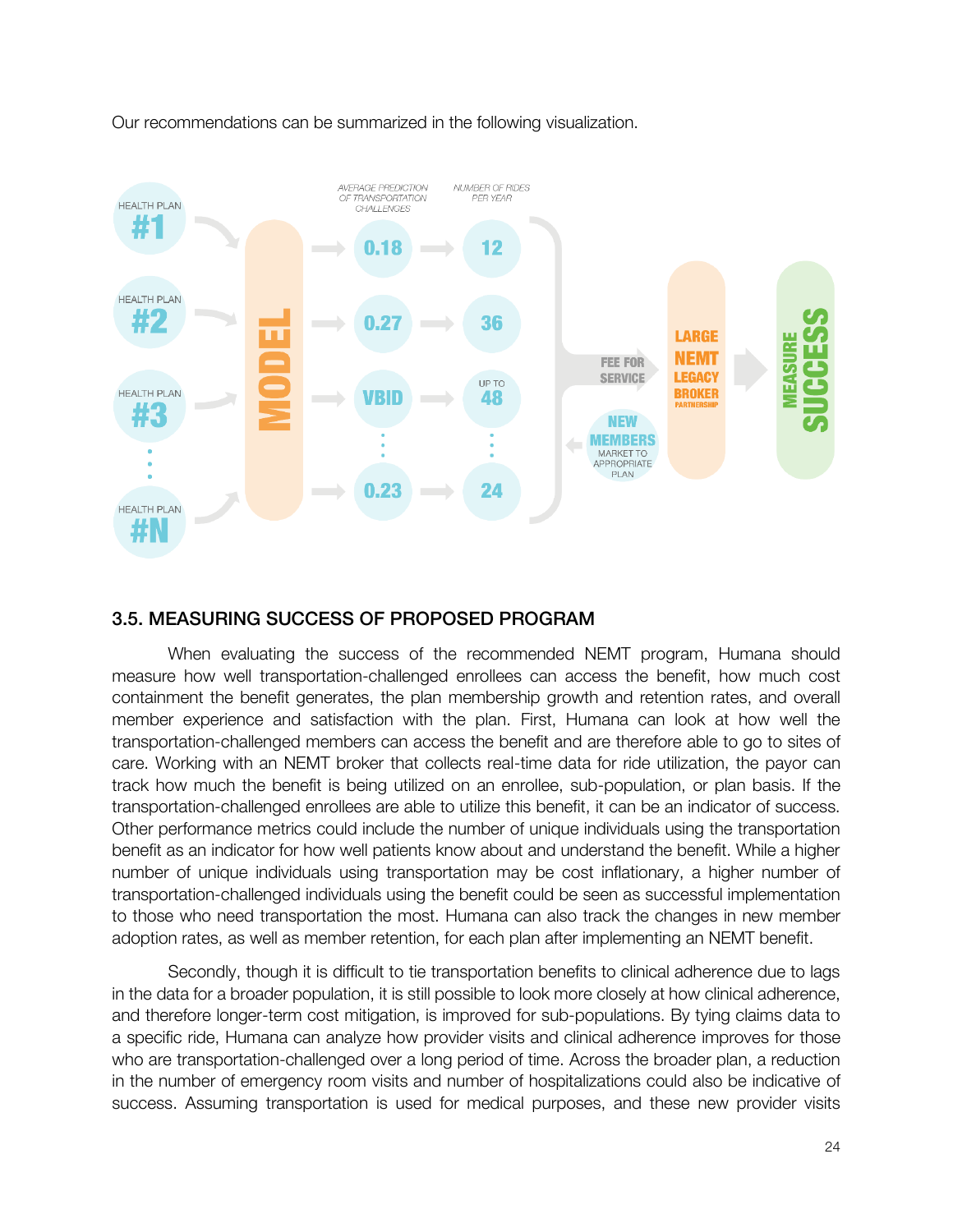improve health status over the long term, the plan should see a decline in the number of emergency room visits and hospitalizations, specifically among transportation-challenged individuals. It is through these performance metrics that Humana will see the greatest ROI for implementing an NEMT program.

Finally, Humana can track overall member experience and satisfaction with the plan. With much of an MA payor's incentive payments tied to plan rating, this would be important to optimize. According to the CEO of Ride Health, transportation benefits for Medicaid populations, while being such a small portion of total plan spend at 1%, can contribute as much as 60-70% of complaints and grievances.<sup>21</sup> Enrollees have a certain expectation for how transportation should work, and if that expectation is not met then complaints are filed. Again, by working with a tech-enabled NEMT broker, real-time data helps to mitigate this when event-based status updates can allow the broker to intervene with the passenger, coordinator, or driver if there are issues, reducing total number of complaints. Additionally, by paying on a per ride basis, this removes the incentive for the broker to actively manage utilization to the detriment of member experience, and the broker can focus on creating a good benefit for the beneficiary. By frequently surveying beneficiaries of their experience with the benefit, as well as seeing how member retention is improved or hurt by the addition of the benefit between years, Humana will have an indicator of the benefit's success.

### 3.6. RISK FACTORS 3.6. RISK FACTORS FACTORS

One risk factor for adding an NEMT benefit is that the benefit potentially becomes cost inflationary for Humana. As a payor cannot discriminate in its plan structure to target specific demographics or patients with chronic conditions, an NEMT benefit must be universally available to all within a plan, including the healthiest patients (outside of the VBID Model). If relative utilization skews towards healthy patients who want to take advantage of having free trips once or twice a month, Humana will see higher costs of the benefit without longer-term outcomes improvement. The true success of adding the benefit relies on those who are transportation-challenged fully utilizing the benefit in order to more actively access care or non-medical destinations that can improve their health. Without that utilization, an NEMT benefit could be seen as an expensive marketing tool to draw enrollees into a plan. Our proposed strategy of segmenting plans by concentration of transportation-challenged individuals helps mitigate this risk. Adjusting the size of the benefit to target plans with the highest share of transportation-challenged members creates a greater opportunity for those who need it most to actually use the greatest number of rides.

A second risk factor is that there may be no definitive benefit from providing NEMT services to the transportation-challenged. A clear ROI has been established for Medicaid NEMT benefits due to the federal requirements of the plan and the share of disabled patients enrolled. After speaking with United's National MedTrans team, as well as operators of new brokers, the Medicare Advantage transportation benefit is so new that there is limited proof tying the benefit to improved clinical outcomes and lower longer-term cost of care. Due to the incredible amount of coordination required between the plan, broker, provider, and patient to align care, seeing success over a long period of time is difficult. In fact, the benefit may be more aligned with a healthcare provider than with the plan, as in a fee-for-service environment, healthcare providers are only paid when patients arrive for appointments.<sup>22</sup>While the benefit will still be appreciated by members as an extra incentive to enroll in a Humana plan, the correct partner for implementation is crucial in order to correctly monitor in real-time the utilization of patients that need this the most. Our plan structuring allows Humana to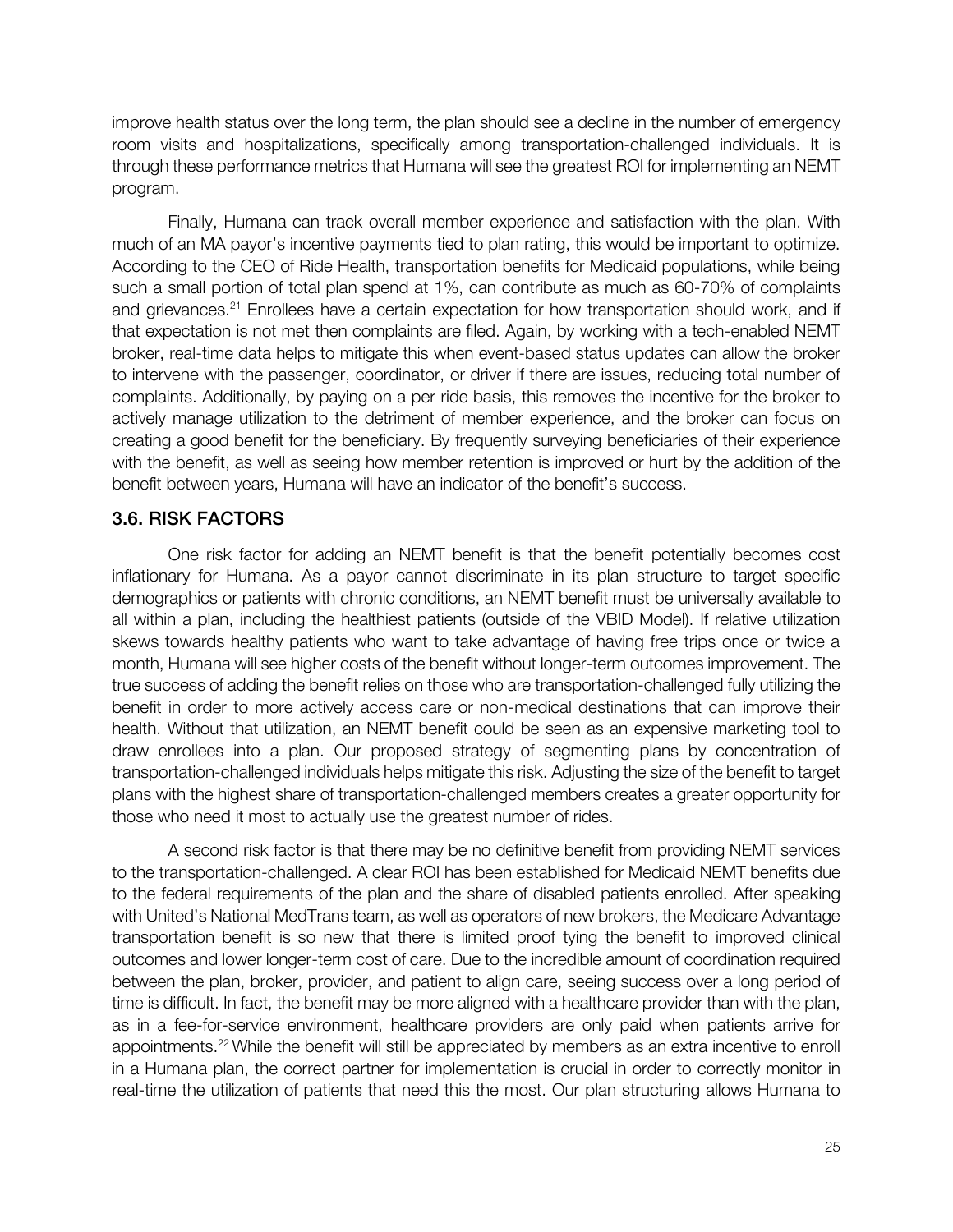attract the healthiest people to the platform who may use the benefit the least by scaling the benefit based on relative share of transportation-challenged enrollees. However, only by working with a sophisticated broker that can supply the data to tie claims and provider visits to specific rides will an ROI be established in the long run.

A final risk factor of expanding supplemental benefits, including a transportation benefit, is related to the projected insolvency of the Medicare Trust Fund.<sup>23</sup> Medicare is financed through a Hospital Insurance (HI) trust fund and a Supplementary Medical Insurance (SMI) trust fund, each of which is financed through payroll taxes for the former and monthly premiums and general revenues for the latter. Medicare Advantage is paid for by the government to payors through a combination of these funds. Unfortunately, due to rapid growth in program spending, the 2020 Medicare Trustees Report projects that the HI trust fund will be insolvent by 2026. This does not account for the COVID-19 pandemic, which has reduced the payroll taxes paid into the Medicare Trust Fund by reducing employment and wages. Unless Congress can find new sources of funding to help fund the Medicare program, CMS may have to cut rates or cut benefits in order to curb expenses. This is a major issue for benefits consultants as identified by a Senior Director of Policy Affairs at Willis Towers Watson we interviewed, as supplemental benefits for Medicare are value-additive in nature.<sup>24</sup> There is a risk that the recent expansion of supplemental benefits for Medicare Advantage plans, including transportation benefits, could be rolled back to fund core hospital, physician, and prescription drug payments. While the cost containment of an NEMT benefit is generally observed in the long run, a potential loss from investing in such a program could hamper these efforts.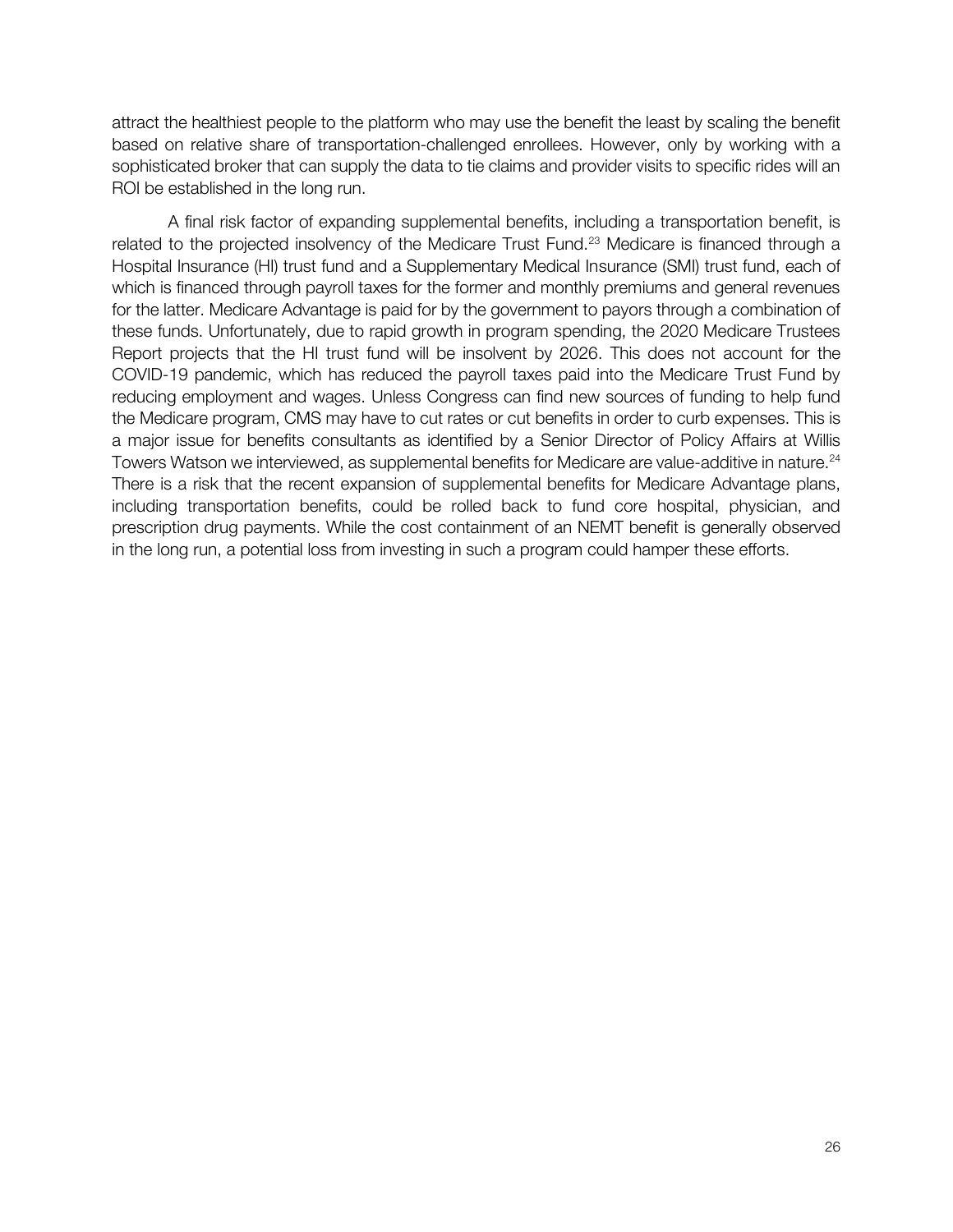# 4. CONCLUSION

Humana is interested in helping their Medicare Advantage members overcome transportation barriers to receiving medical care, with the goal of improving health and economic outcomes. In our case study, we developed a machine learning model capable of identifying transportation-challenged members with high confidence. We also proposed a benefit design structure to attract and engage members, optimize health outcomes, and control the cost of the benefit.

We believe Humana should deploy NEMT benefits across its Medicare Advantage plans. Humana should apply our model to each of these plans to determine the relative concentrations of transportation-challenged members. Plans with high concentrations of transportation challenges should receive more robust benefits of up to 48 rides per year, while plans with low concentrations should receive up to 12 rides per year. The benefits should be operated by a large, legacy NEMT broker and marketed to individuals identified as transportation-challenged.

This plan is designed to maximize measurable ROIs, such as membership growth and retention, member satisfaction, benefit utilization ratios, while minimizing cost. It will also provide the time and data required to study the more abstract ROIs, such as reduced hospital admissions rates and improved health outcomes. As a whole, our plan will enable Humana to extract significant value from the \$540 million savings opportunity that transportation barriers pose to their business, while improving the care and experience provided to the member.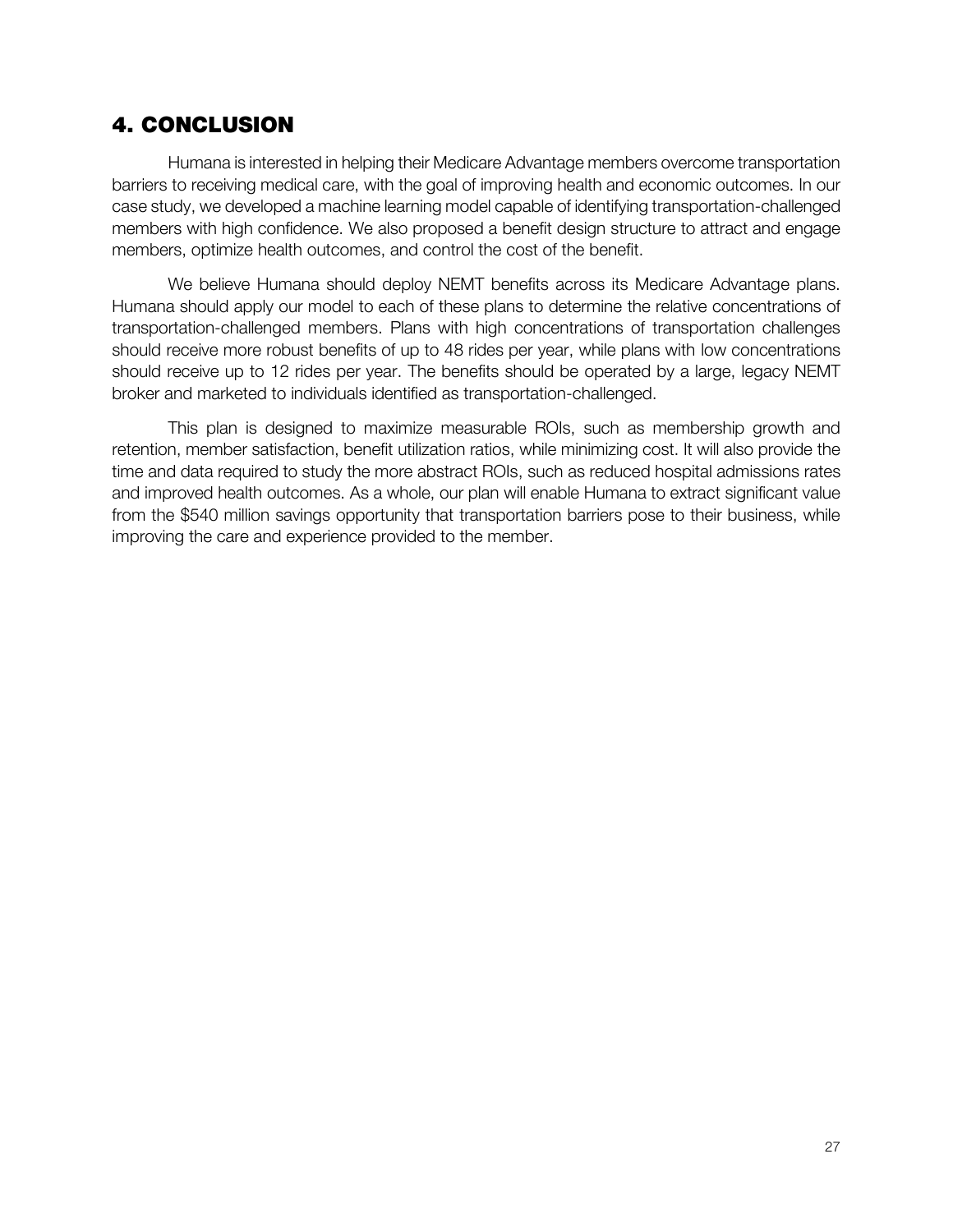# 5. REFERENCES

- <sup>1</sup> "Travel Patterns of American Adults with Disabilities." *Bureau of Transportation Statistics*, 11 Dec. 2018, www.bts.gov/topics/passenger-travel/travel-patterns-american-adults-disabilities.
- <sup>2</sup> "Circulation Health: On-Demand NEMT for Hospitals, Health Plans." www.circulation.com/.
- <sup>3</sup> Nuti, Lynn A, et al. "No-Shows to Primary Care Appointments: Subsequent Acute Care Utilization among Diabetic Patients." BMC Health Services Research, 2012, www.ncbi.nlm.nih.gov/pmc/articles/PMC3470968/pdf/1472-6963-12-304.pdf.
- <sup>4</sup> "National Health Expenditures 2017 Highlights." CMS, 2017, www.cms.gov/Research-Statistics-Data-and-Systems/Statistics-Trends-and-Reports/NationalHealthExpendData/Downloads/highlights.pdf.
- <sup>5</sup> Jacobson, Gretchen, et al. "A Dozen Facts About Medicare Advantage in 2019." Kaiser Family Foundation, 6 June 2019, www.kff.org/medicare/issue-brief/a-dozen-facts-about-medicare-advantage-in-2019/.
- <sup>6</sup> Syed, Samina T., et al. "Traveling Towards Disease: Transportation Barriers to Health Care Access." J Community Health, Oct. 2013, www.ncbi.nlm.nih.gov/pmc/articles/PMC4265215/pdf/nihms646723.pdf.
- <sup>7</sup> Artiga, Samantha, and Elizabeth Hinton. "Beyond Health Care: The Role of Social Determinants in Promoting Health and Health Equity." Kaiser Family Foundation, 10 May 2018, www.kff.org/racialequity-and-health-policy/issue-brief/beyond-health-care-the-role-of-social-determinants-in-promotinghealth-and-health-equity/.
- 8 Jacobson, Gretchen, et al. "Medicare Advantage 2020 Spotlight: First Look Data Note." Kaiser Family Foundation, 24 Oct. 2019, www.kff.org/report-section/medicare-advantage-2020-spotlight-first-lookdata-note/.
- <sup>9</sup> Hughes-Cromwick, P., and R. Wallace. Cost Benefit Analysis of Providing Non-Emergency Medical Transportation. Transit Cooperative Research Program, Transportation Research Board of the National Academies, Oct. 2005, altarum.org/sites/default/files/uploaded-publicationfiles/05 project report hsd cost benefit analysis.pdf.
- <sup>10</sup> "Humana Reports Second Quarter 2020 Financial Results; Continues Proactive Relief Efforts Amid Pandemic." Humana, 5 Aug. 2020, humana.gcs-web.com/static-files/d1483126-54dd-4bd2-ad3aede66a1c5f50.
- <sup>11</sup> Musumeci, MaryBeth, and Robin Rudowitz. "Medicaid Non-Emergency Medical Transportation: Overview and Key Issues in Medicaid Expansion Waivers." Kaiser Family Foundation, 24 Feb. 2016, www.kff.org/medicaid/issue-brief/medicaid-non-emergency-medical-transportation-overview-andkey-issues-in-medicaid-expansion-waivers/.
- <sup>12</sup> Cronin, J. Joseph. "Florida Transportation Disadvantaged Services: Return on Investment Study." The Marketing Institute - Florida State University College of Business, Mar. 2008.
- <sup>13</sup> Adelberg, Michael, et al. "Non-Emergency Medical Transportation: Findings from a Return on Investment Study." Medical Transportation Access Coalition, 2018, mtaccoalition.org/wpcontent/uploads/2018/07/NEMT-ROI-Methodology-Paper.pdf.
- <sup>14</sup> "CMS Changes Pave the Way for Medicare Advantage Transportation Benefits in 2020." SafeRide Health, 13 Feb. 2019, www.saferidehealth.com/blog/medicare-advantage-transportation-in-2020.